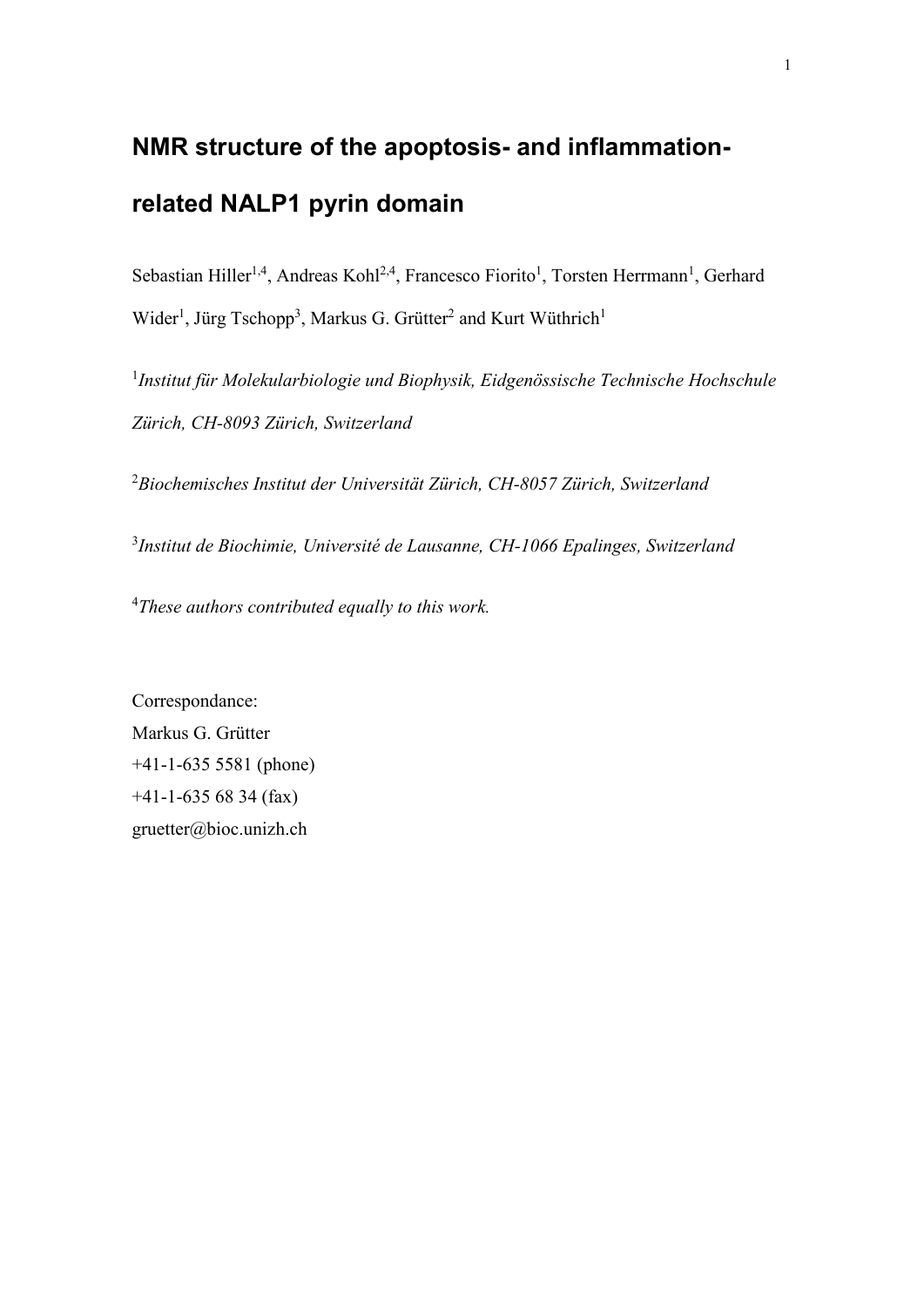#### **Summary**

**Signalling in apoptosis and inflammation is often mediated by proteins of the death domain superfamily in the Fas/FADD/Caspase-8 or the Apaf-1/Caspase-9 pathways. This superfamily currently comprises the death domain (DD), death effector domain (DED), caspase recruitment domain (CARD), and pyrin domain (PYD) subfamilies . The PYD subfamily is most abundant, but three-dimensional structures are only available for the subfamilies DD, DED and CARD, which have an antiparallel arrangement of six** α**-helices as common fold. This paper presents the NMR structure of PYD of NALP1, a protein that is involved in the innate immune response and is a component of the inflammasome. The structure of NALP1 PYD differs from all other known death domain superfamily structures in that the third** α**-helix is replaced by a flexibly disordered loop. This unique feature appears to relate to the molecular basis of familial Mediterranean fever (FMF), a genetic disease caused by single point mutations.**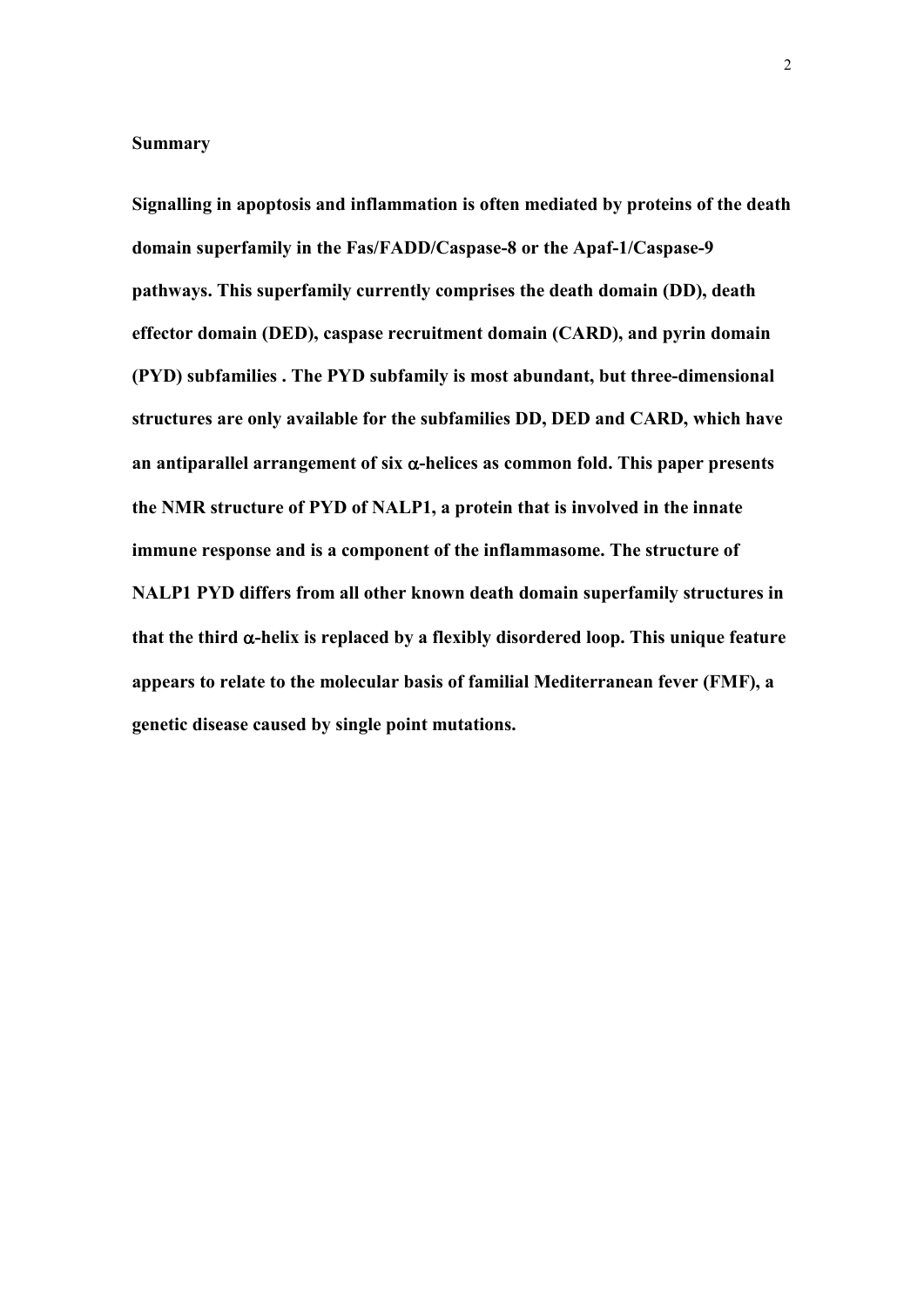## **Introduction**

Apoptosis and inflammation are two closely related processes in the cells of higher organisms. Signal transduction and protein oligomerization in both apoptosis and inflammation are often mediated by a group of protein−protein interaction domains, the death domain superfamily (Hengartner, 2000; Weber et al., 2001). The death domain superfamily currently comprises four subfamilies, the death domain (DD), the death effector domain (DED), the caspase recruitment domain (CARD) and the pyrin domain (PYD or PAAD, DAPIN, PLM, PYRN, PyK) (Bertin et al., 2000; Martinon et al., 2001; Staub et al., 2001). After its discovery in the protein pyrin (or marenostrin) (The French FMF Consortium, 1997; The International FMF Consortium, 1997), PYD was recognized to be a fourth member of the death domain superfamily, based on sequence alignments, secondary structure predictions and homology modelling (Bertin et al., 2000; Martinon et al., 2001; Staub et al., 2001). So far, only protein–protein interactions between members of the same DD subfamily have been observed, i.e., PYD–PYD, DD– DD, CARD–CARD and DED–DED interactions, indicating high specificity of the binding mechanisms between death domain superfamily members (Weber et al., 2001). Examples are the Fas/FADD/Caspase-8, the TNF-R/RAIDD/RIP or the Apaf-1/Caspase-9 pathways. Even though PYD is the most abundant subfamily of all the death domain superfamily members, structural information is only available for the DD, DED and CARD domains (Huang et al., 1996; Eberstadt et al., 1998; Zhou et al., 1999; Berglund et al., 2000). All reported structures of the death domain superfamily share an antiparallel arrangement of six  $\alpha$ -helices as a common fold. The lengths and the relative orientations of the six helices vary between the individual structures, but the overall topology, termed the death domain fold, is conserved.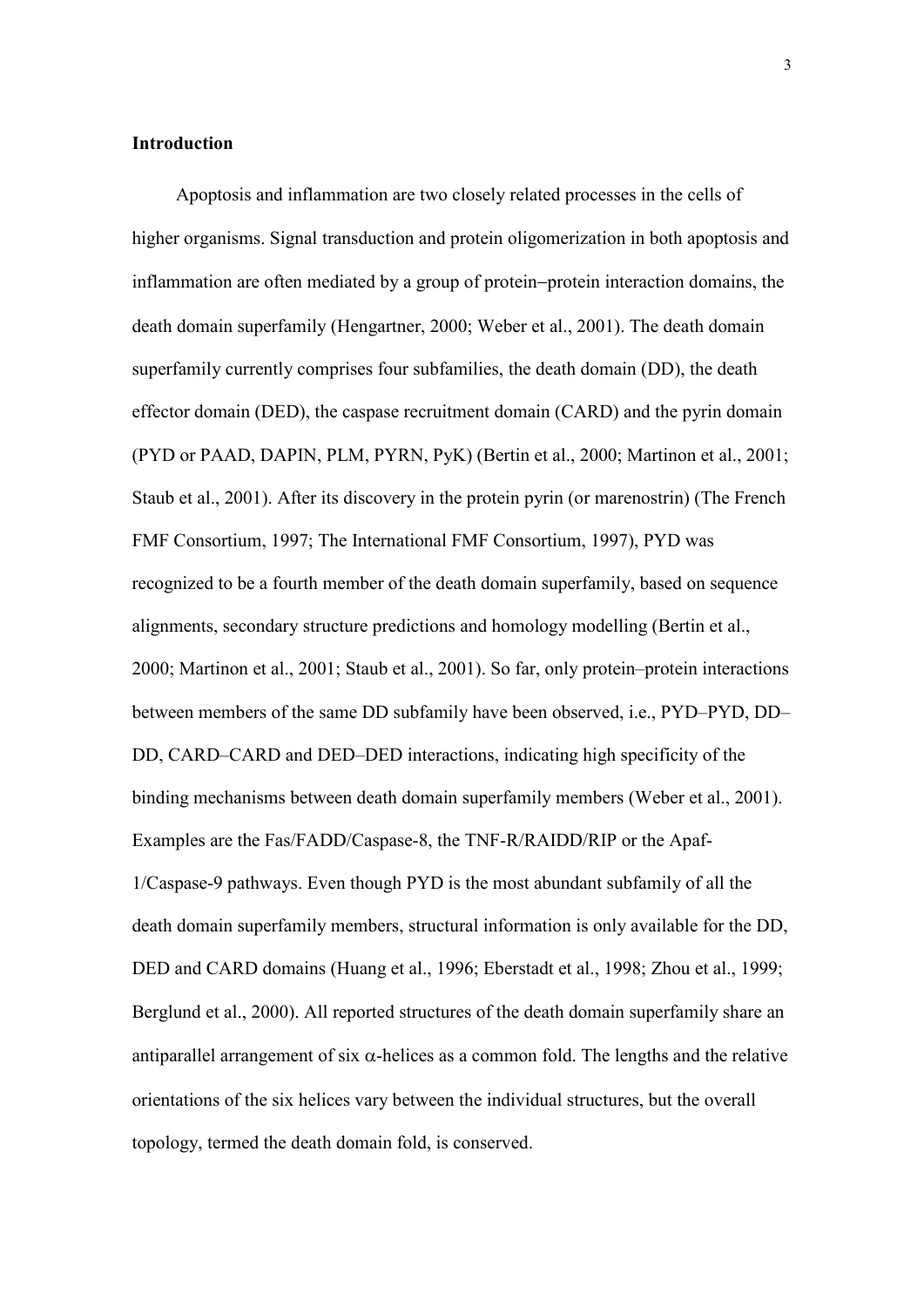NALP1 (DEFCAP, CARD7, NAC) (Hlaing et al., 2001; Chu et al., 2001) is a multidomain protein involved in inflammation and apoptosis. It is composed of a Nterminal PYD, a NACHT (domain present in neuronal apoptosis inhibitory protein (NAIP), the major histocompatibility complex (MHC), class II transactivator (CIITA), HET-E, TP1) (Koonin et al., 2000), a NAD (NACHT associated domain), a LRR (leucine rich repeat) and a CARD domain at the C-terminus (Tschopp et al., 2003). This multidomain architecture is shared by many other proteins (e.g., Apaf-1) and they are now classified as CATERPILLAR proteins (Harton et al., 2002). NALP1 interacts with ASC (apoptosis-associated speck-like protein containing a CARD) (Martinon et al., 2001; Masumoto et al., 1999) via PYD, and with procaspase-5 via the C-terminal CARD. These proteins, together with procaspase-1 form the "inflammasome", a 700 kDa multiprotein-complex (Martinon et al., 2002). The stoichiometry of the proteins in the inflammasome is not known, but the inflammasome has been shown to activate procaspase-1, which ultimately processes the potent endogenous pyrogen IL-1β from its precursor pro-IL-1β (Μartinon et al., 2002). Single-point mutations in CATERPILLER proteins can have severe consequences. Examples are the development of autoinflammatory diseases, such as familial cold autoinflammatory syndrome (FCAS) or Muckle-Wells syndrome (MWS) upon mutations in cryopyrin (NALP3, PYPAF1) (Kastner et al., 2001), and familial Mediterranean fever (FMF) upon mutations in pyrin (The French FMF Consortium, 1997; The International FMF Consortium, 1997). One of these FMF associated point mutations, R42W, is located in the PYD domain of pyrin (Hull et al., 2003).

We have been able to express, solubilize and purify the full length PYD domain of NALP1, and in this paper we present its NMR structure. The structure differs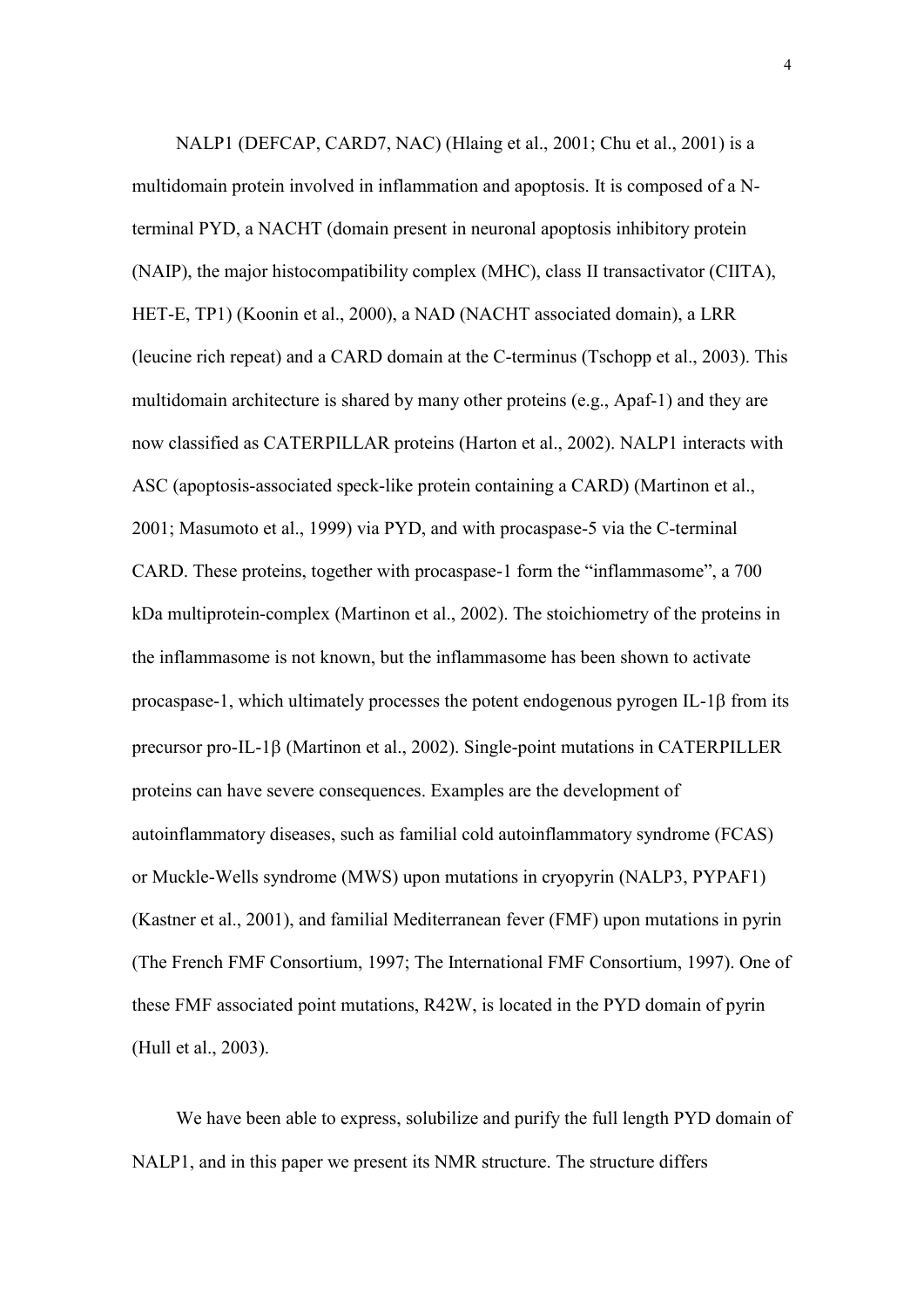significantly from the death domain superfamily fold, as the third  $\alpha$ -helix is replaced by a flexibly disordered loop. This difference is of high importance, especially because the third helix can play a critical role in protein−protein interactions within the death domain superfamily (Weber et al., 2001; Kaufmann et al., 2002). A sequence alignment of several PYD domains reveals further structural features relevant for the protein−protein interactions, and allows locating the FMF associated point mutation in the PYD of pyrin in the flexible loop replacing the third  $\alpha$ -helix.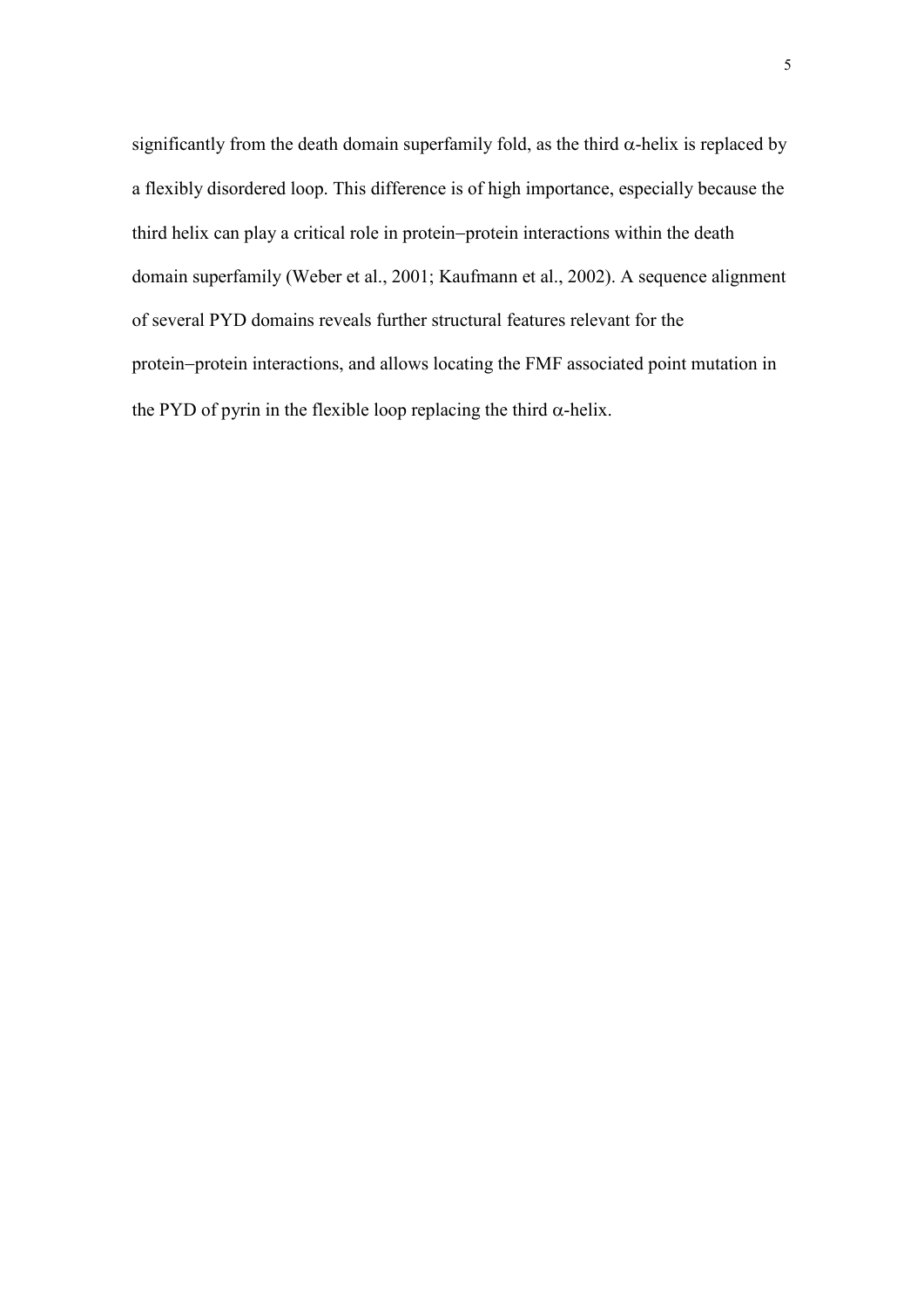#### **Results and Discussion**

#### **Protein expression and purification**

As an isolated domain, NALP1 PYD aggregates at concentrations above 10  $\mu$ M. Therefore we used a two-domain fusion protein of the full-length NALP1 PYD and a 56-residue G B1 solubility enhancing tag (Zhou et al., 2001), which could be concentrated in the mM range for NMR experiments (see Experimental Procedures).

### **The NMR structure of NALP1 PYD**

The NMR structure of NALP1 PYD (Table 1, Fig. 1 and Fig. 2) consists of a tightly packed arrangement of five  $\alpha$ -helices (Fig. 1 b), connected by three short linkers of non-regular secondary structure, and a long flexibly disordered polypeptide segment connecting the second and third  $\alpha$ -helices. The five helices comprising the residues 8−13, 18−30, 51−59, 63−76 and 80−85 are numbered 1, 2, 4, 5 and 6 to maintain consistency with the 6-helix death domain superfamily fold. The surface of NALP1 PYD shows a large negatively charged patch consisting of E19 and E20 (Fig. 1 c), which turns out to be a common trait of PYD domains (see below).

#### **Evidence for the flexibly disordered loop**

For the polypeptide segment between the helices 2 and 4, no long-range NOEs to protons in the remaining part of the domain were observed. This is reflected in the low precision of the structure determination in this region (Fig. 1 a). The flexible nature of the structural disorder was confirmed by measurements of heteronuclear  ${}^{15}N\{{}^{1}H\}$ NOEs (Fig. 3 a), which showed that the effective rotational correlation time for residues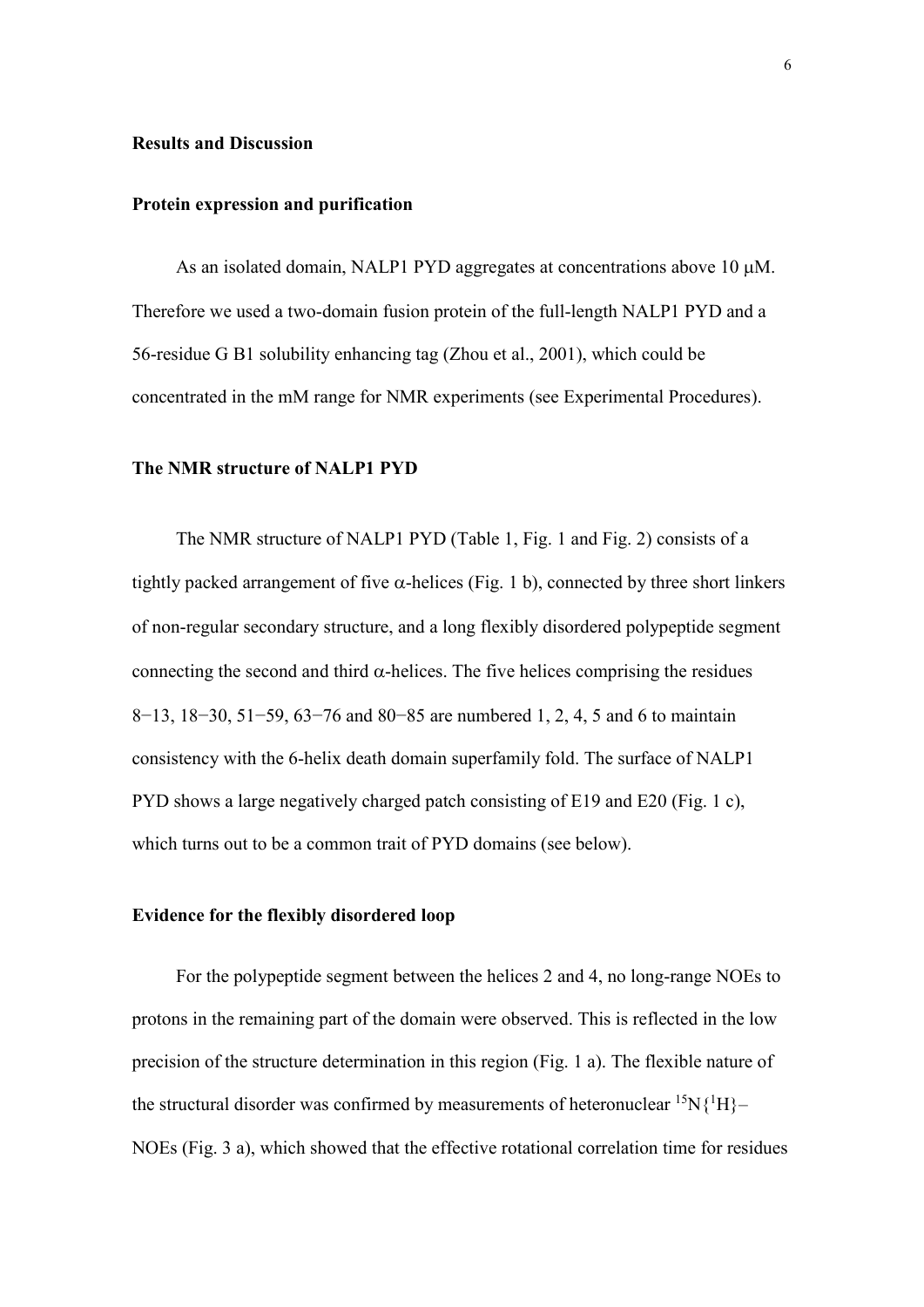in this loop is significantly shorter than in the other parts of the protein. The  ${}^{13}C$ chemical shift deviations for  $C^{\alpha}$  and  $C^{\beta}$  atoms from random coil values (Fig. 3 b) show large positive values for the five  $\alpha$ -helices, whereas the linkers between the helices and especially the loop between  $\alpha_2$  and  $\alpha_4$  show only small deviations, indicating nonregular secondary structure. In this context, it is noteworthy that the T41−P42 peptide bond appears to undergo cis-trans isomerization (Wüthrich et al., 1984): In the  $[{}^{15}N,{}^{1}H]$ -COSY spectrum the residues flanking P42 show resonance signals for a second species, with an abundance of about 10%.

# **The PYD subfamily**

In the genome of *Homo sapiens*, 18 PYDs have been described so far (Harton et al., 2002; Tschopp et al., 2003), and for 12 of them, i.e., NALP 1, 2, 4, 5, 6, 7, 11 and 12, cryopyrin, pyrin, ASC and ASCII, the amino acid sequence has been published in the SWISS-PROT database. These sequences can be aligned for a high degree of homology (Fig. 4 a), whereby four residues are strictly conserved in all 12 PYDs. These are the aforementioned P42 in the loop linking  $\alpha_2$  and  $\alpha_4$ , and the hydrophobic residues L13, L16 and F24, which are part of the protein core. Residues 9, 21, 28, 53, 57, 74 and 77 are conserved hydrophobic residues in all 12 PYDs, which are also part of the hydrophobic core of the domain (Fig. 4 a), suggesting that a similar fold to NALP1 PYD can be expected for the other PYDs as well. Further conserved features are located on the surface of the domain, where two acidic and one basic regions are present in all 12 PYDs. These include E14, which is conserved in all PYDs except NALP5, which instead contains E15 (Fig. 4 a). Further, residue 20 is acidic in all sequences except NALP6, where residue 19 is acidic. In 7 out of the 12 sequences, the residues 19 and 20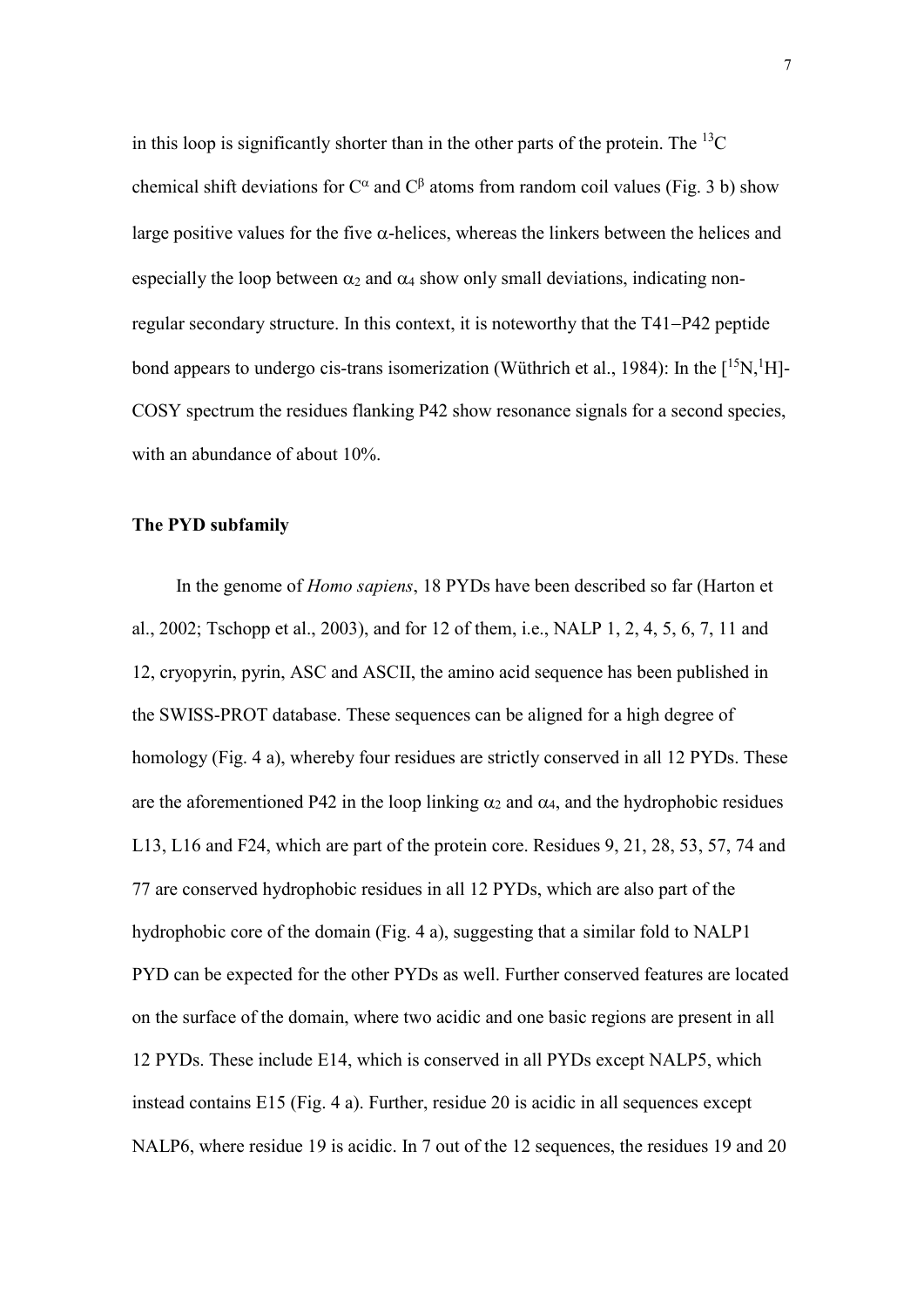are both acidic, which includes NALP1 PYD (Fig. 1 c). The conserved basic patch is a cluster of the four sidechains of residues 22, 23, 25 and 47, which are closely spaced in NALP1 PYD. In all 12 PYDs, these four residues have polar sidechains. Residue 25 is basic in all but one of the proteins, in each sequence the cluster carries at least one positive charge, and in eight of the PYDs there are 3 or 4 positive charges. Similar alignments of DDs, DEDs and CARDs showed no comparable degree of conservation within each of these families (data not shown).

#### **Pyrin PYD and the molecular basis of FMF**

As mentioned above, the amino acid exchange R42W in the PYD-domain of pyrin presents with FMF, a disease that causes ongoing episodes of inflammatory attacks to the patient. Residue R42 of the pyrin PYD-domain corresponds to residue A43 in the structure of NALP1 PYD. The location of this amino acid in the flexible loop, next to the conserved P42 and the conserved basic surface patch (yellow in Fig. 4 a), suggests that this part of the domain is involved in protein–protein interactions that trigger apoptosis or inflammation. The conserved acidic regions might further promote contacts via intermolecular saltbridges with the basic patch of another PYD. It seems even conceivable that the loop between the helices 2 and 4 might adopt a helical structure upon complex formation. In another scenario, the loop 3 could be structured and become  $\alpha$ -helical by an intra-protein domain-domain interaction which might play a role in the assembly or regulation of NALP1. However no evidence for any of these possibilities was found. Our experiments show no secondary structure and no contacts between residues in the loop 3 and residues in the rest of the PYD (see evidence for the flexibly disordered loop).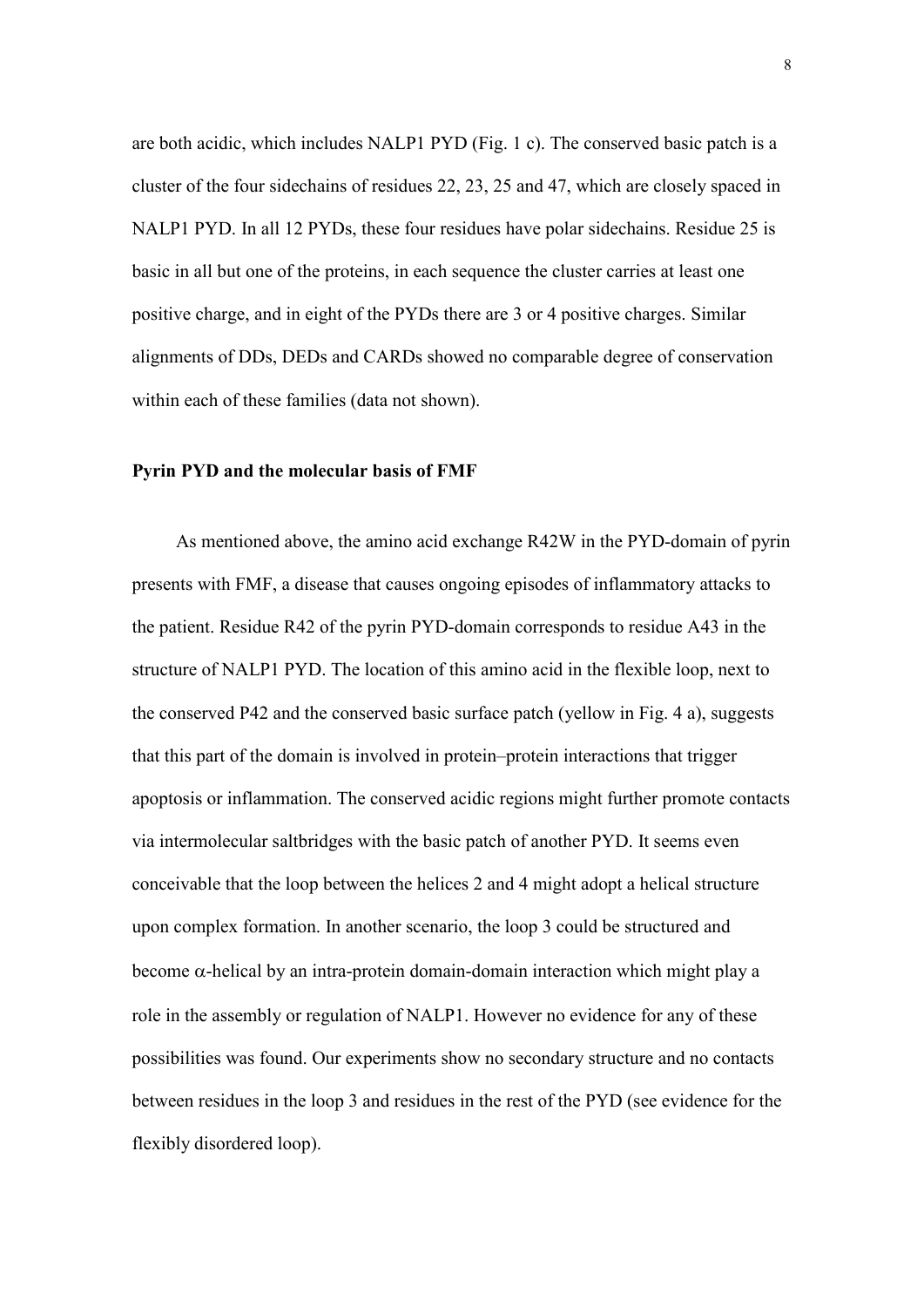#### **Comparison of the four death domain subfamilies**

A structural comparison between members of the four subfamilies of the death domain superfamily (Fig. 4 b) shows similarities and differences. Common to all four structures is the spatial arrangement of the  $\alpha$ -helices 1, 2, 4, 5 and 6. They have slightly different tilt angles with respect to each other in the four structures, but the overall topology is the same. A striking difference is the absence of  $α$ -helix 3 in NALP1 PYD, which makes it unique in the death domain superfamily. This variation has also been observed in a mutant form of the Fas DD, the "proliferation mutant", where the singlepoint mutation V238N causes the α-helix 3 to unfold. Val 238, which is located in the loop connecting the  $\alpha$ -helices 2 and 3, forms hydrophobic interactions with Val 233 of  $\alpha_2$ , Ile 243 of  $\alpha_3$ , and Leu 268 and Trp 265 of  $\alpha_4$ . Replacement of Val 238 by Asn disrupts these hydrophobic interactions, resulting in the unfolding of  $\alpha$ -helix 3 (Eberstadt et al., 1997). Mice carrying this variant gene present with lymphadenopathy and suffer from a systemic autoimmune disease (Watanabe-Fukunaga et al., 1992). However, all wild type structures of DDs, DEDs or CARDs reported so far include the α-helix 3. At this stage, it is not clear whether the flexible loop is a general feature of all PYDs. When compared to the other death domain subfamilies, NALP1 PYD lacks hydrophobic residues in the loop polypeptide segment linking  $\alpha_2$  and  $\alpha_4$ , which is not true for other PYDs. Whether the presence of some hydrophobic sidechains would be sufficient to induce a regular secondary structure in the place of the flexible loop cannot be decided based on the available data. Secondary structure predictions applied to the PYD consensus sequence have come to contradictory results with regard to the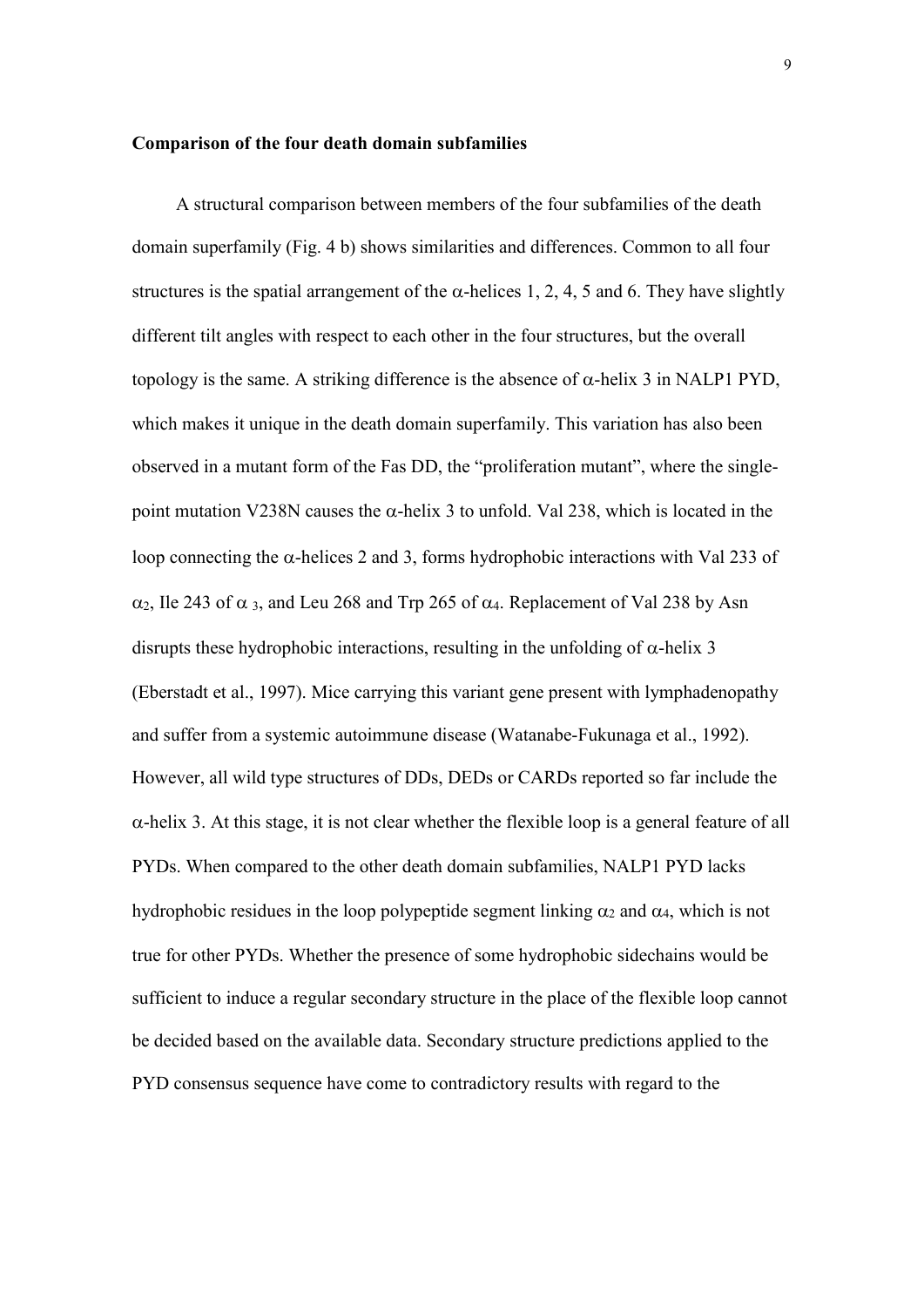polypeptide segment corresponding to the  $\alpha$ -helix 3 in the other death domains (Martinon et al., 2001; Staub et al., 2001).

# **Conclusions**

In conclusion, the three-dimensional structure of a PYD-domain shows that the fold of NALP1 PYD is locally different from the known death domain superfamily folds in the region between the  $\alpha$ -helices 2 and 4. This observation motivates further studies, to investigate whether the absence of  $\alpha$ -helix 3 is a general feature of all PYDs. If this were the case, PYD should be considered to form a new subgroup of the death domain superfamily, with the DD, DED and CARD domains all belonging to another subgroup. The structure of NALP1 PYD allows insight into possible interactions between multiple PYDs, and provides a molecular model visualizing mutation sites that present with genetic fever diseases. It could thus also become a target for drug discovery projects in the area of inflammation.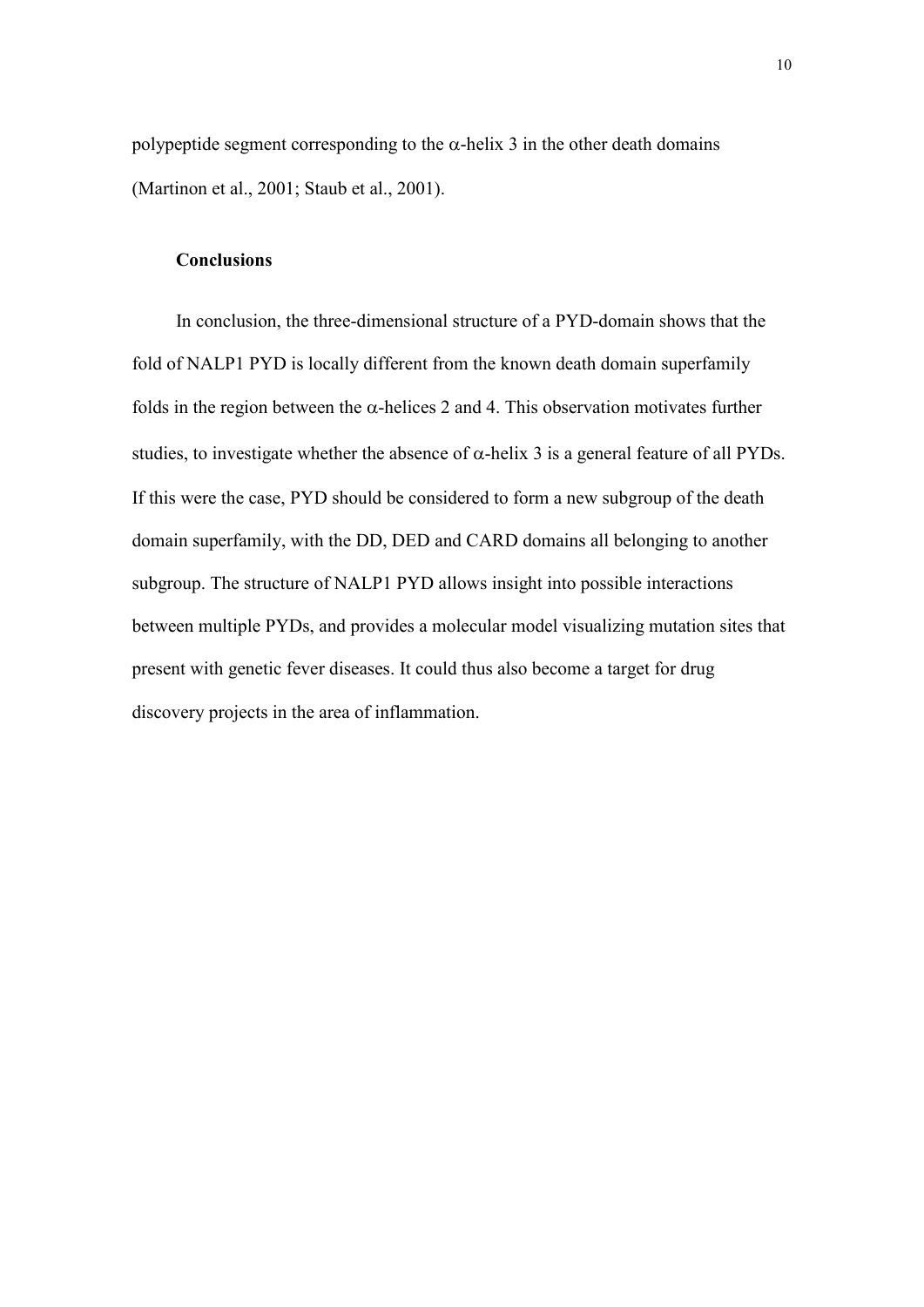#### **Experimental Procedures**

#### **Cloning and Protein expression**

The NALP1 PYD gene (aa 1–92) was subcloned from the full length Nalp1 and inserted into a pET20b+ (Novagen) derived vector, which contained an N-terminal G B1 expression and solubility enhancer with a C-terminal 6-His tag (Zhou et al., 2001). For the NMR experiments,  ${}^{13}C$ ,  ${}^{15}N$  uniformly labelled protein was obtained by using the BL21(DE3) (Novagen) *E. coli* expression strain and a standard M9 minimal medium prepared with <sup>15</sup>NH<sub>4</sub>Cl and with  $\lceil$ <sup>13</sup>C<sub>6</sub>]-glucose. The degree of isotope labelling of the protein after purification was confirmed to be >95% using ESI-MS.

# **Sample preparation**

The protein was purified using a Ni-NTA affinity column (Quiagen) followed by a size exclusion column (sephadex 75, 26/60, Pharmacia). The NMR sample used for the structure determination was prepared at pH 6.5 in 95% H<sub>2</sub>O / 5% D<sub>2</sub>O containing 50 mM Na2HPO4, 50 mM NaCl, 1 mM CHAPS, 20 mM [2 H10]-DTT (Martek), 0.02 % NaN3, 0.1 mM EDTA and a protease inhibitor cocktail (Roche, Complete). The concentration of NALP1 PYD was approximately 1 mM.

#### **NMR data collection**

All NMR data recorded for the structure determination were performed on the same sample at 20° C on Bruker DRX 600 or DRX 750 spectrometers. For the resonance assignment the following standard experiments were recorded: 3D HNCA, 3D HNCACB, 3D constant-time-HNCA, 3D CBCA(CO)NH, 3D HC(C)H-TOCSY, 3D HC(C)H-COSY (Wider, 1998). Distance constraints were obtained from three NOESY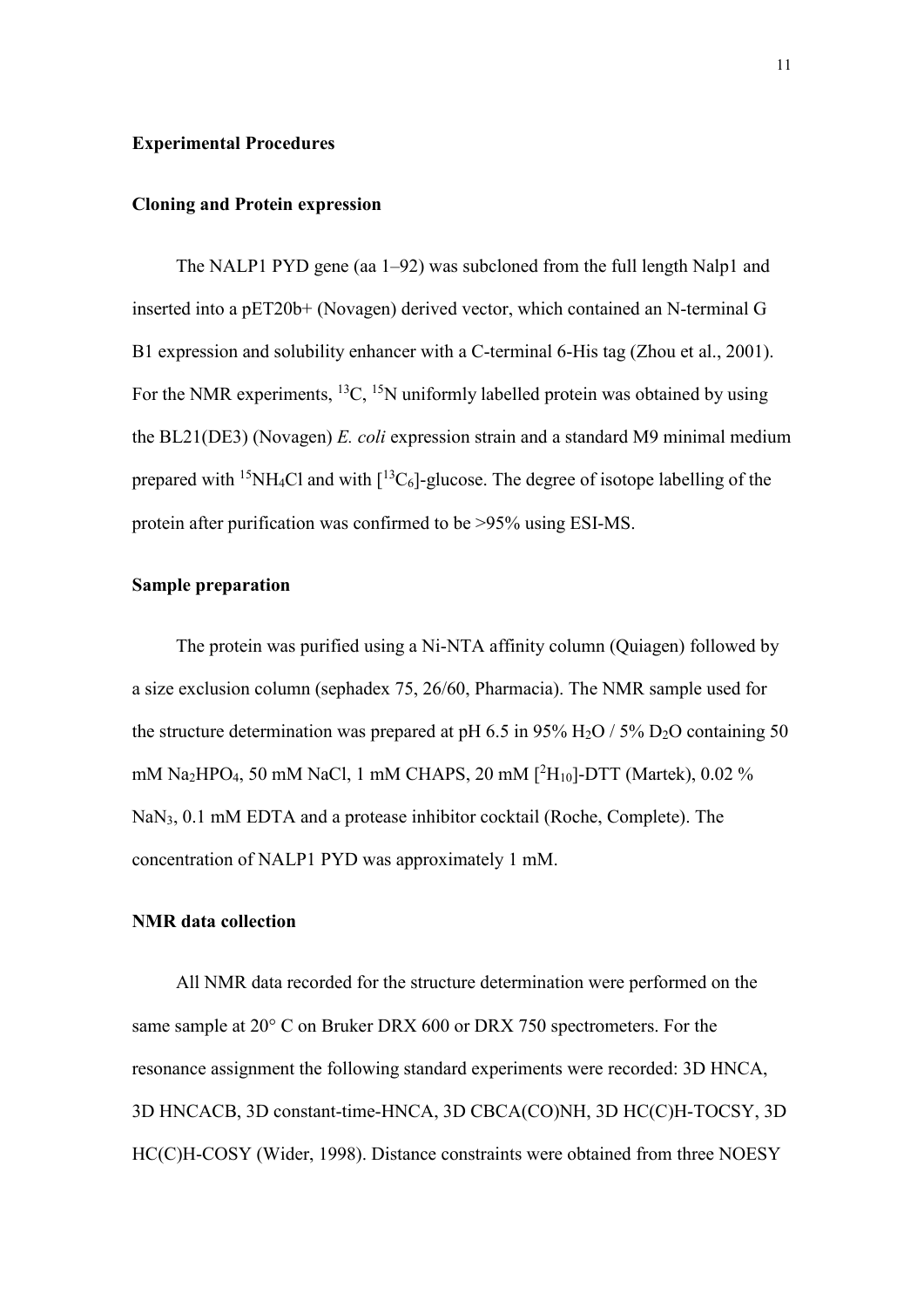experiments with mixing times of 60 ms, *i.e.*,  $3D<sup>15</sup>N$ -resolved  $[^1H, ^1H]$ -NOESY, and  $3D$ <sup>13</sup>C-resolved  $[$ <sup>1</sup>H,<sup>1</sup>H]-NOESY with the <sup>13</sup>C carrier frequency in the aliphatic and aromatic region, respectively. The data sets used for obtaining the sequence-specific resonance assignments were interactively peak-picked using the programs XEASY (Bartels et al., 1995) and CARA (in-house software, unpublished). Measurements of heteronuclear NOEs were performed at 20° C on a Bruker DRX 500 spectrometer equipped with a cryoprobe. The NOE spectrum and the reference spectrum were integrated using CARA. Error bars have been calculated from the spectral noise and the combination of two independently recorded experiments. For Fig. 3 b, a 1-2-1 weighted three-point smoothing function was applied to the raw data for the presentation of the  $C^{\alpha}/C^{\beta}$  chemical shift deviations from the random coil values.

# **Structure calculation**

The aforementioned three NOESY spectra were picked and assigned with the automated NOESY peak picking and NOE assignment method ATNOS/CANDID (Herrmann et al., 2002a; 2002b) in the program DYANA (Güntert et al., 1997). The input for the iterative ATNOS/CANDID approach consisted of the chemical shift lists obtained from the sequence-specific resonance assignment, and the three NOESY spectra. ATNOS performs multiple cycles of NOE peak identification in conjunction with automated NOE assignment by the CANDID algorithm, and in the present implementation, structure calculation with the program DYANA. At the outset of the NOESY spectral analysis, the NOESY peak picking and NOE identification algorithm ATNOS makes use of the chemical shifts available from the independently obtained sequence-specific resonance assignment, and in more advanced stages of the calculation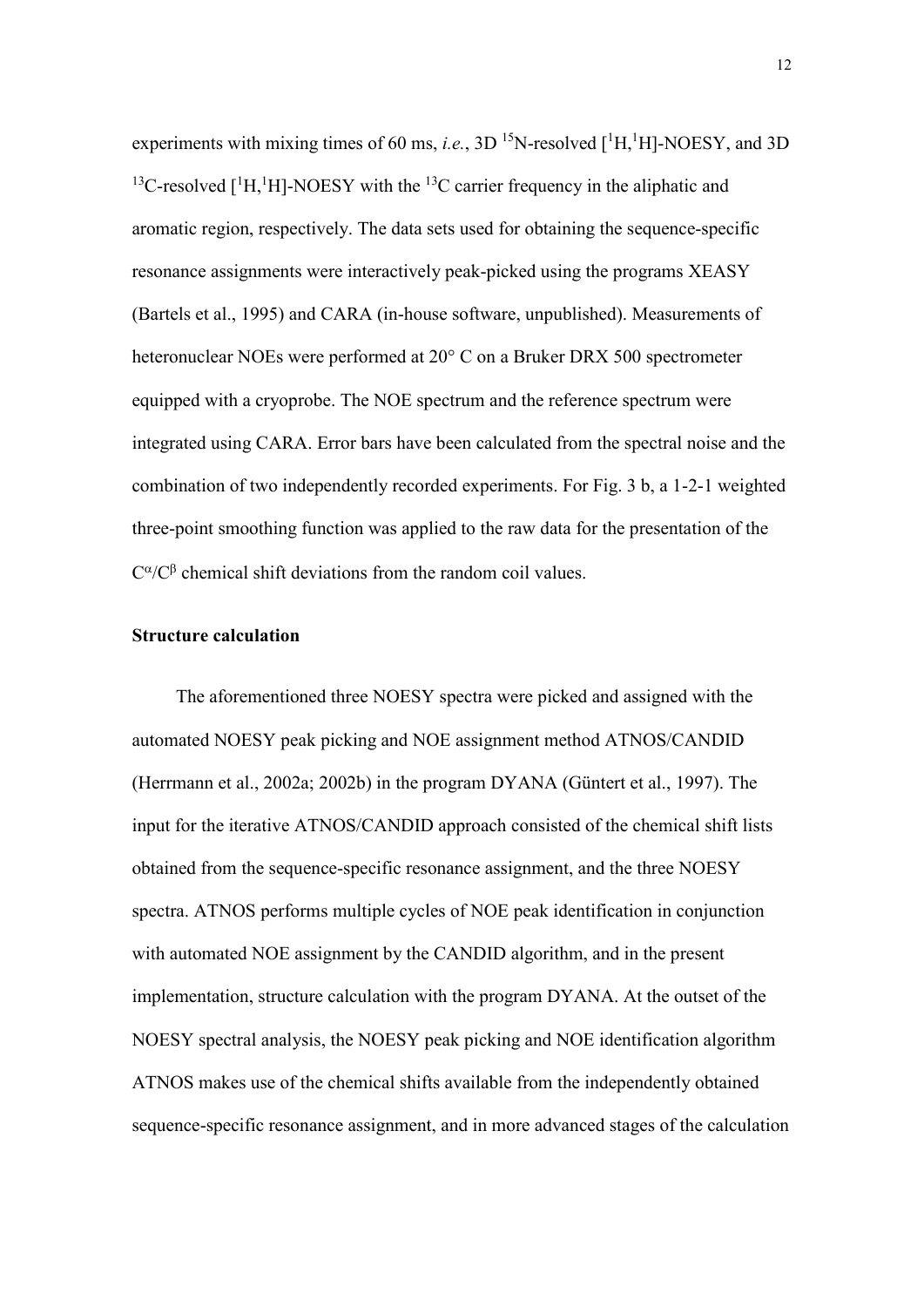also of the intermediate three-dimensional protein structure. Seven cycles of automated NOESY peak picking and NOE identification with ATNOS, automated NOE assignment with CANDID and subsequent structure calculation with the torsion angle dynamics algorithm of DYANA were performed. During the first six ATNOS/CANDID cycles, ambiguous distance constraints were used. 158 dihedral angle constraints for the backbone angles  $\phi$  and  $\psi$  derived from C<sup> $\alpha$ </sup> chemical shifts were added to the input for each cycle of the structure calculation. For the final structure calculation in ATNOS/CANDID cycle 7, a total of 4436 NOESY cross peaks were retained that could be unambiguously rationalized with the three-dimensional protein structure obtained in the ATNOS/CANDID cycle 6, leading to a total of 2088 meaningful NOE upper distance limits. The 20 conformers from the ATNOS/CANDID cycle 7 with the lowest final DYANA target function values were energy-minimized in a water shell with the program OPALp (Luginbühl et al., 1996). The program MOLMOL (Koradi et al., 1996) was used to analyze the resulting 20 energy-minimized conformers and to prepare the figures showing molecular models.

## **Use of structure data bases and sequence alignment**

The amino acid sequences of the 12 PYDs in Fig. 4 a have been taken from the SWISS-PROT database. The sequence alignment was done using ClustalW (Higgins et al., 1994). Coordinates for the domains Apaf-1 CARD (Zhou et al., 1999), Fadd DD (Berglund et al., 2000) and Fadd DED (Eberstadt et al., 1998) have been taken from the PDB Protein Data Bank.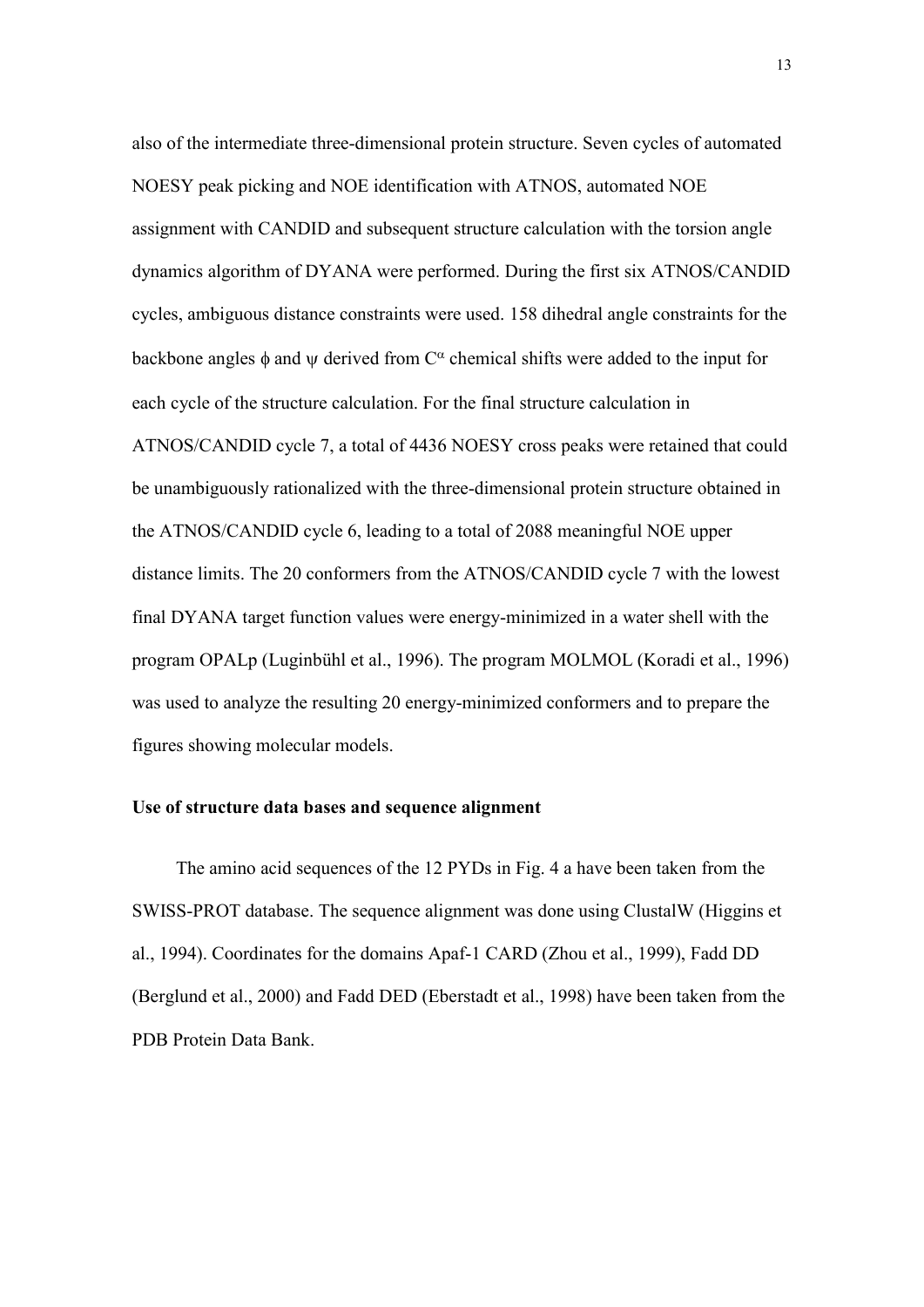#### **References**

Bartels, C., Xia, T. H., Billeter, M., Güntert, P. and Wüthrich, K. (1995). The program XEASY for computer-supported NMR spectral-analysis of biological macromolecules. J. Biomol. NMR *6*, 1–10.

Berglund, H., Olerenshaw, D., Sankar, A., Federwisch, M., McDonald, N.Q. and Driscoll, P.C. (2000). The three-dimensional solution structure and dynamic properties of the human FADD death domain. J. Mol. Biol. *302*, 171–188.

Bertin, J. and DiStefano, P. S. (2000). The PYRIN domain: a novel motif found in apoptosis and inflammation proteins. Cell Death Differ. *7*, 1273–1274.

Chu, Z. L., Pio, F., Xie, Z., Welsh, K., Krajewska, M., Krajewski, S., Godzik, A. and Reed, J.C. (2001). A novel enhancer of the Apaf1 apoptosome involved in cytochrome c-dependent caspase activation and apoptosis. J. Biol. Chem. *276*, 9239–9245.

Eberstadt, M., Huang, B. H., Olejniczak, E. T. and Fesik, S. W. (1997). The lymphoproliferation mutation in Fas locally unfolds the Fas death domain. Nature Struct. Biol. *4*, 983–985.

Eberstadt, M., Huang, B., Chen, Z., Meadows, R.P., Ng, S.C., Zheng, L., Lenardo, M.J. and Fesik, S.W. (1998). NMR structure and mutagenesis of the FADD (Mort1) deatheffector domain. Nature *392*, 941–945.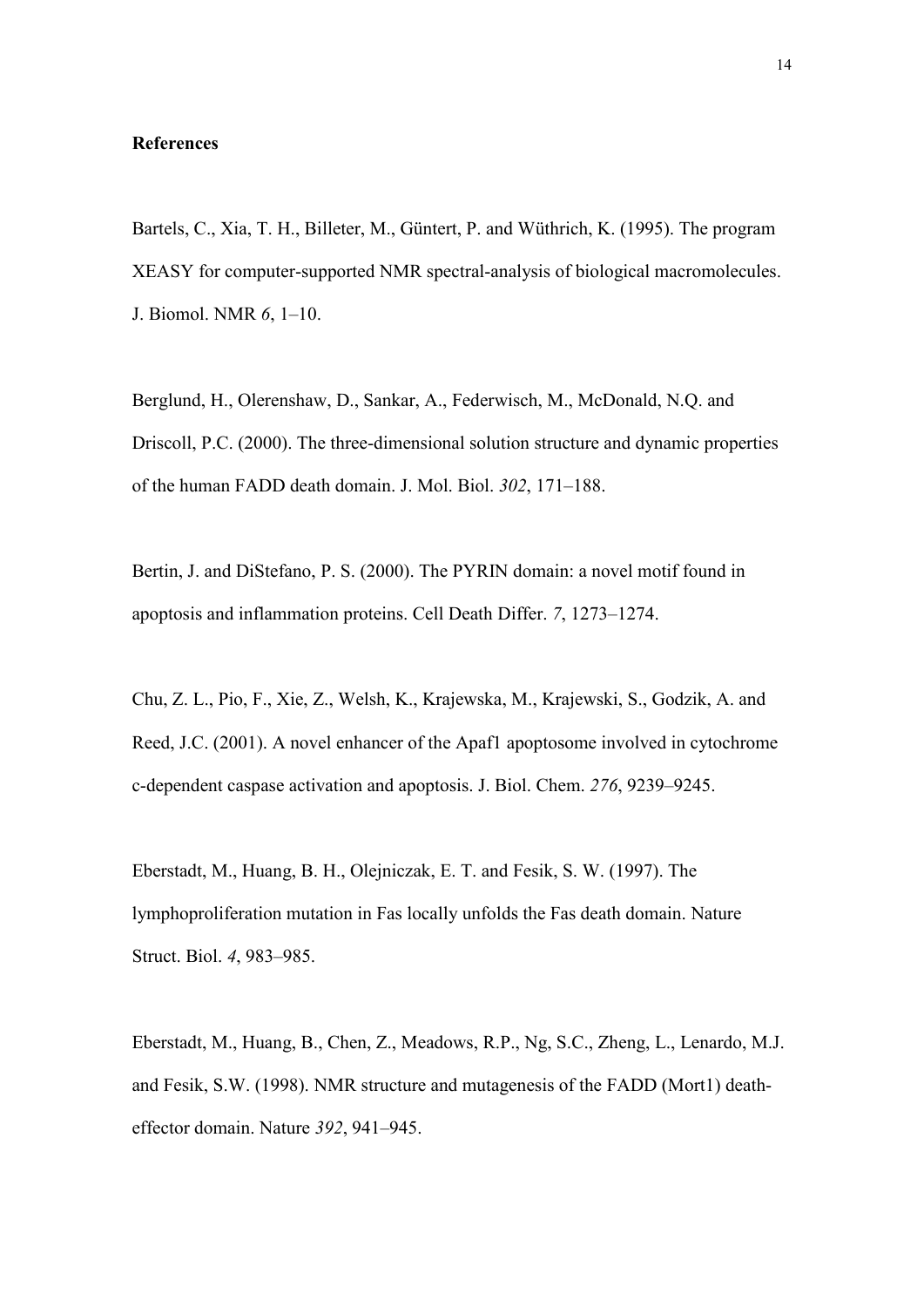Güntert, P., Mumenthaler, C. and Wüthrich, K. (1997). Torsion angle dynamics for NMR structure calculation with the new program DYANA. J. Mol. Biol. *273*, 283–298.

Harton, J. A., Linhoff, M. W., Zhang, J. and Ting, J. P.-Y. (2002). Cutting edge: CATERPILLER: A large family of mammalian genes containing CARD, Pyrin, nucleotide-binding, and leucine-rich repeat domains. J. Immunol. *169*, 4088–4093.

Hengartner, M. O. (2000). The biochemistry of apoptosis. Nature *407*, 770–776.

Herrmann, T., Güntert, P. and Wüthrich, K. (2002a). Protein NMR structure determination with automated NOE assignment using the new software CANDID and the torsion angle dynamics algorithm DYANA. J. Mol. Biol. *319*, 209–227.

Herrmann, T., Güntert, P. and Wüthrich, K. (2002b). Protein NMR structure determination with automated NOE-identification in the NOESY spectra using the new software ATNOS. J. Biomol. NMR *24*, 171–189.

Higgins, D., Higgins, D.G. and Gibson, T.J. (1994). CLUSTAL W: improving the sensitivity of progressive multiple sequence alignment through sequence weighting, position-specific gap penalties and weight matrix choice. Nucleic Acids Res. *22*, 4673– 4680.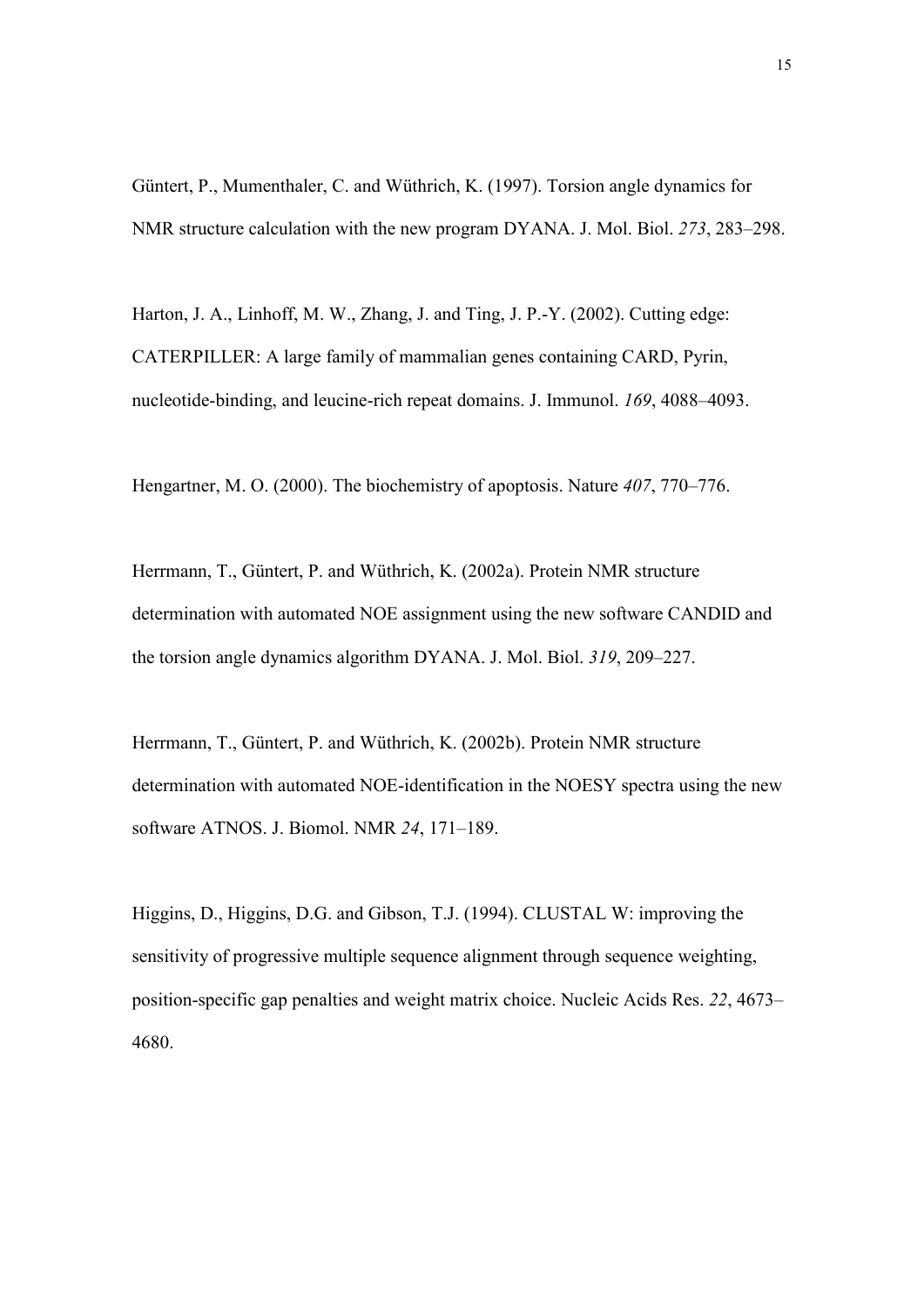Hlaing, T., Guo, R.F., Dilley, K.A., Loussia, J.M., Morrish, T.A., Shi, M.M., Vincenz, C. and Ward, P.A. (2001). Molecular cloning and characterization of DEFCAP-L and - S, two isoforms of a novel member of the mammalian Ced-4 family of apoptosis proteins. J. Biol. Chem. *276*, 9230–9238.

Huang, B., Eberstadt, M., Olejniczak, E.T., Meadows, R.P. and Fesik, S.W. (1996). NMR structure and mutagenesis of the Fas (APO-1/CD95) death domain. Nature *384*, 638–641.

Hull, K. M., Shoham, N., Chae, J. J., Aksentijevich, I. and Kastner, D. L. (2003). The expanding spectrum of systemic autoinflammatory disorders and their rheumatic manifestations. Curr. Opin. Rheumatol. *15*, 61–69.

Kastner, D. L, and O'Shea J. J. (2001). A fever gene comes in from the cold. Nature Genet. *29*, 241–242.

Kaufmann, M., Bozic, D., Briand, C., Bodmer, J.L., Zerbe, O., Kohl, A., Tschopp, J. and Grutter, M.G. (2002). Identification of a basic surface area of the FADD death effector domain critical for apoptotic signaling. FEBS Lett. *527*, 250–254.

Koonin, E.V. and Aravind, L. (2000). The NACHT family – a new group of predicted NTPases implicated in apoptosis and MHC transcription activation. Trends in Biochem. Sci. *25*, 223–224.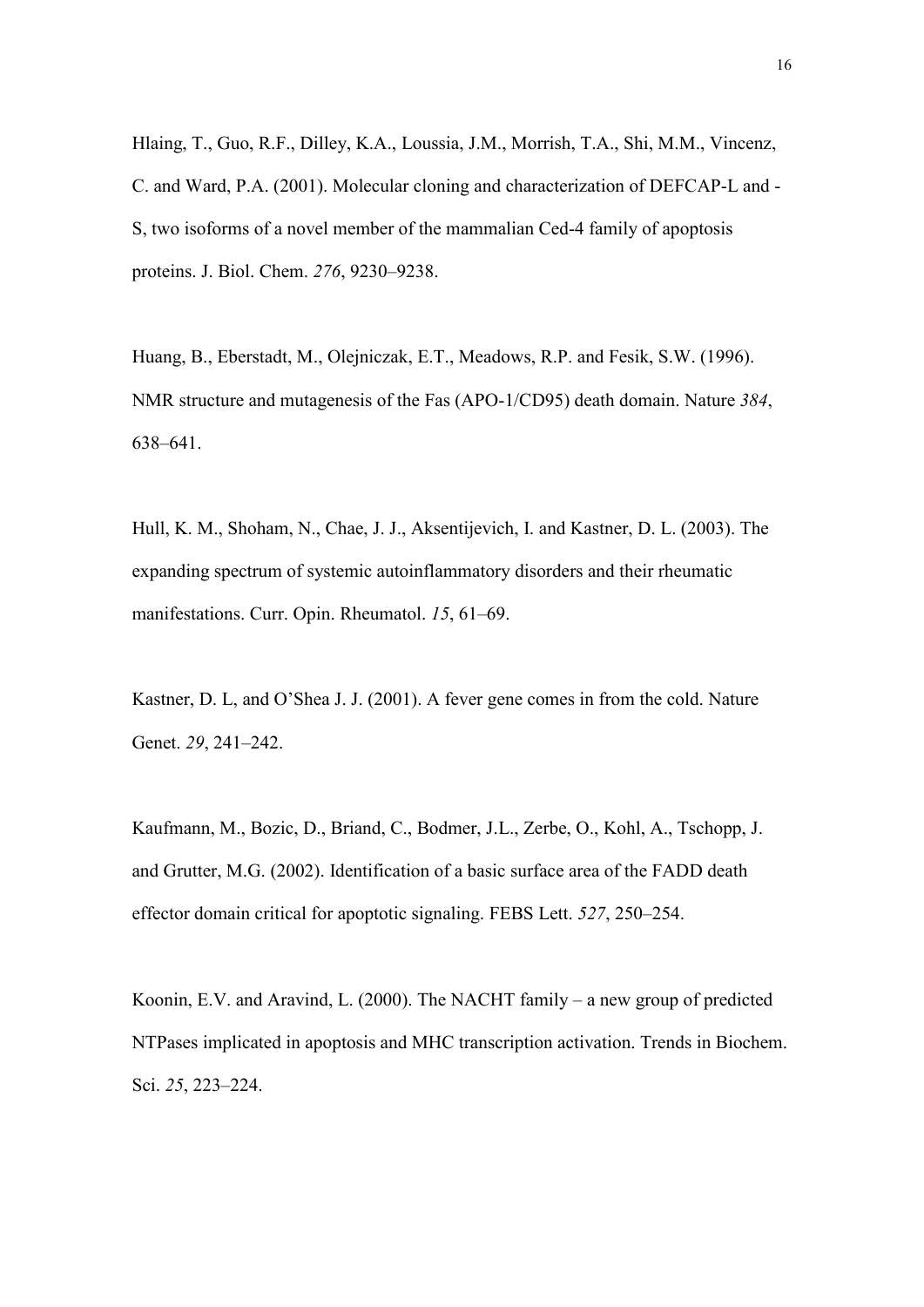Koradi, R., Billeter, M. and Wüthrich, K. (1996). MOLMOL: a program for display and analysis of macromolecular structures. J. Mol. Graph. *14*, 51–55.

Laskowski, R. A., Rullmann, J. A. C., MacArthur, M. W., Kaptein, R. and Thornton, J. M. (1996). AQUA and PROCHECK-NMR: Programs for checking the quality of protein structures solved by NMR. J. Biomol. NMR *8*, 477–486.

Luginbühl, P., Güntert, P., Billeter, M. and Wüthrich, K. (1996). The new program OPAL for molecular dynamics simulations and energy refinements of biological macromolecules. J. Biomol. NMR *8*, 136–146.

Martinon, F., Hofmann, K. and Tschopp, J. (2001). The pyrin domain: a possible member of the death domain-fold family implicated in apoptosis and inflammation. Curr. Biol. *11*, R118–R120.

Martinon, F., Burns, K. and Tschopp, J. (2002). The inflammasome: a molecular platform triggering activation of inflammatory caspases and processing of proIL-1β. Mol. Cell *10*, 417–426.

Masumoto, J., Taniguchi, S., Ayukawa, K., Sarvotham, H., Kishino, T., Niikawa, N., Hidaka, E., Katsuyama, T., Higuchi, T. and Sagara, J. (1999). ASC, a novel 22-kDa protein, aggregates during apoptosis of human promyelocytic leukemia HL-60 cells. J. Biol. Chem. *274*, 33835–33838.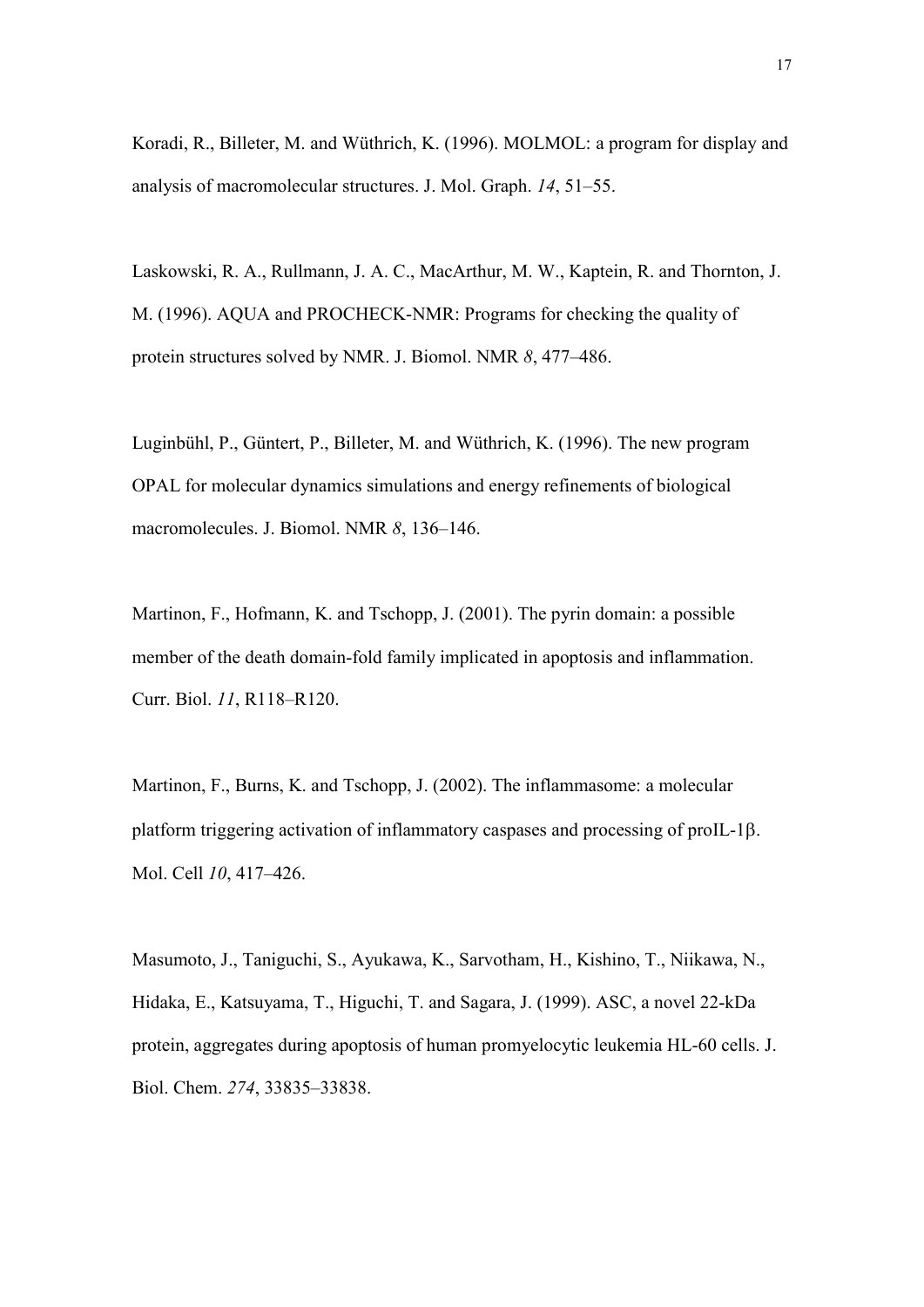Staub, E., Dahl, E. and Rosenthal, A. (2001). The DAPIN family: a novel domain links apoptotic and interferon response proteins. Trends Biochem. Sci. *26*, 83–85.

The French FMF Consortium (1997). A candidate gene for familial Mediterranean fever. Nature Genet. *17*, 25–31.

The International FMF Consortium (1997). Ancient missense mutations in a new member of the RoRet gene family are likely to cause familial Mediterranean fever. Cell *90*, 797–807.

Tschopp, J., Martinon, F. and Burns, K. (2003). NALPS: A novel protein family involved in inflammation. Nature Rev, Mol. Cell Biol. *4*, 95–104.

Watanabe-Fukunaga, R., Brannan, C. I., Copeland, N. G., Jenkins, N. A. and Nagata, S. (1992). Lymphoproliferation disorder in mice explained by defects in Fas antigen that mediates apoptosis. Nature *356*, 314–317.

Weber, C. H. and Vincenz, C. (2001). The death domain superfamily: a tale of two interfaces? Trends Biochem. Sci. *26*, 475–481.

Wider, G. (1998). Technical aspects of NMR spectroscopy with biological macromolecules and studies of hydration in solution. Progr. NMR Spectrosc. *32*, 193– 275.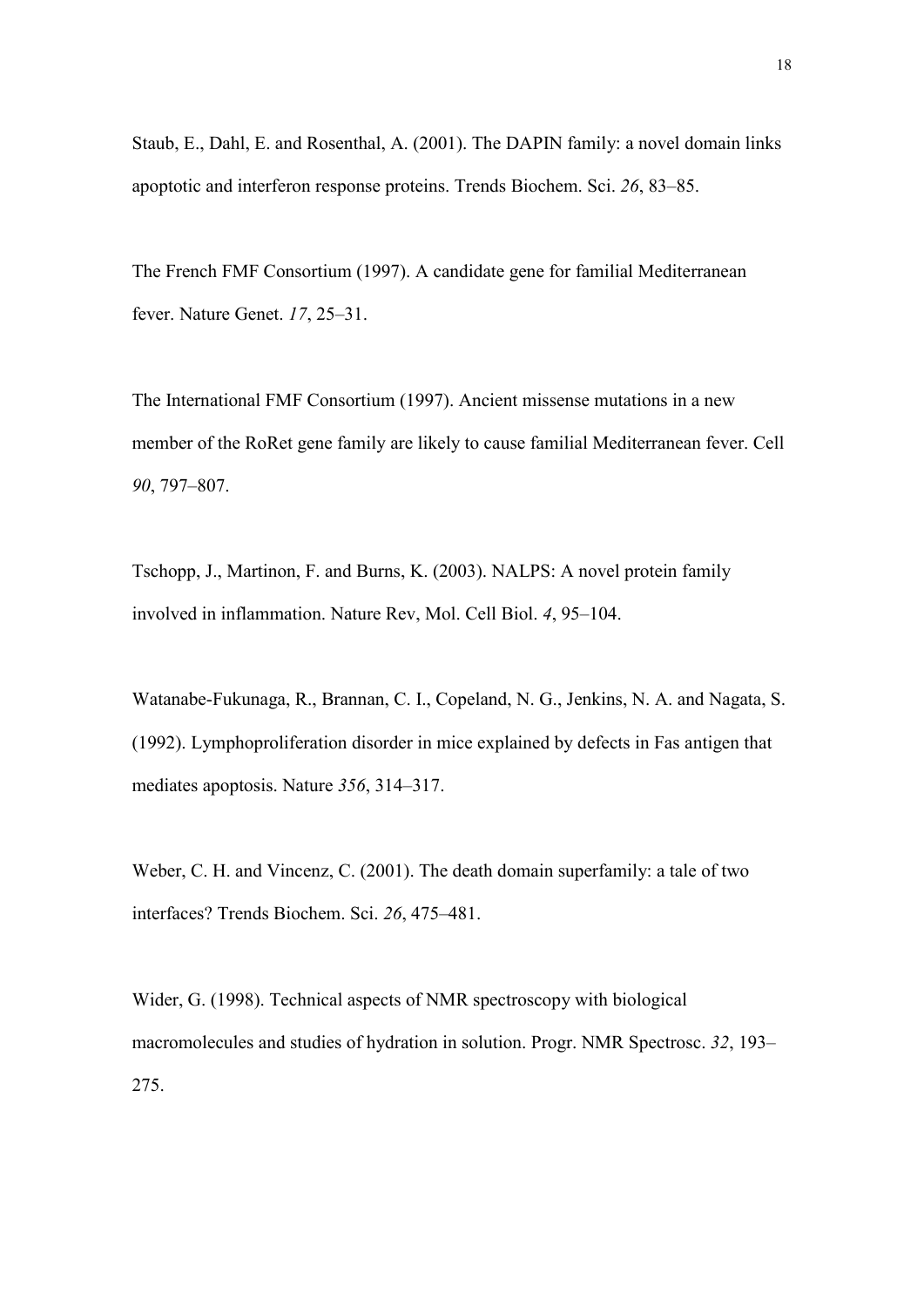Wüthrich, K., Billeter, M. and Braun W. (1984). Polypeptide secondary structure determination by nuclear magnetic resonance observation of short proton–proton distances. J. Mol. Biol. *180*, 715–740.

Zhou, P., Chou, J., Olea, R. S., Yuan, J. Y. and Wagner, G. (1999). Solution structure of Apaf-1 CARD and its interaction with caspase-9 CARD: A structural basis for specific adaptor/caspase interaction. Proc. Natl. Acad. Sci. USA *96*, 11265–11270.

Zhou, P., Lugovskoy, A. A. and Wagner, G. (2001). A solubility-enhancement tag (SET) for NMR studies of poorly behaving proteins. J. Biomol. NMR *20*, 11–14.

#### **Acknowledgements**

We thank Gerhard Wagner (Harvard Medical school) for the GB1 gene, Oliver Zerbe (ETH Zürich) for initial NMR measurements, the Swiss National Science Foundation and the Swiss National Center of Competence in Research in Structural Biology for financial support.

# **Correspondence**

Should be addressed to M. G. G. (gruetter@bioc.unizh.ch). Atomic coordinates for a bundle of 20 conformers of NALP1 PYD have been deposited in the PDB Protein Data Bank under the accession code 1PN5.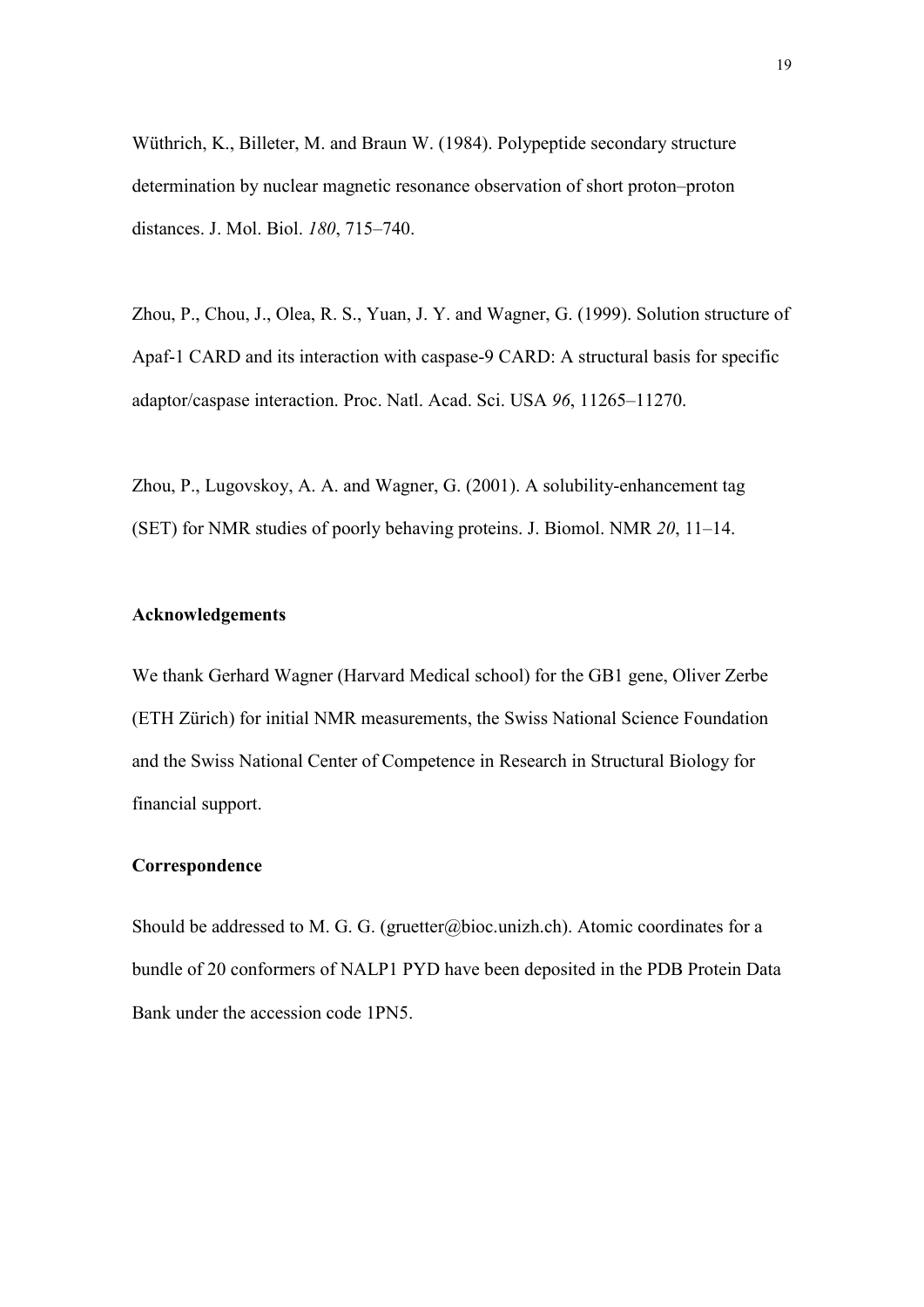

# gruetter\_fig1

**Figure 1** NMR structure of the NALP1 PYD-domain (residues 6 to 89 are shown). **a**, The polypeptide backbone represented by a bundle of 20 energyminimized DYANA (Güntert et al., 1997) conformers. The chain ends are identified by the letters N and C. **b**, Ribbon drawing of one of the 20 energyminimized conformers.  $\alpha_1$ ,  $\alpha_2$  and  $\alpha_4-\alpha_6$  identify the five  $\alpha$ -helices. **c**, Surface view of the same conformer as in b. Relative to panels a and b, the structure has been rotated by 45 degrees around a vertical axis, and is shown in the same orientation as in Fig. 4 a. Acidic regions of the surface are painted red, basic regions are painted blue. Arrows indicate the locations of the residues E19 and E20.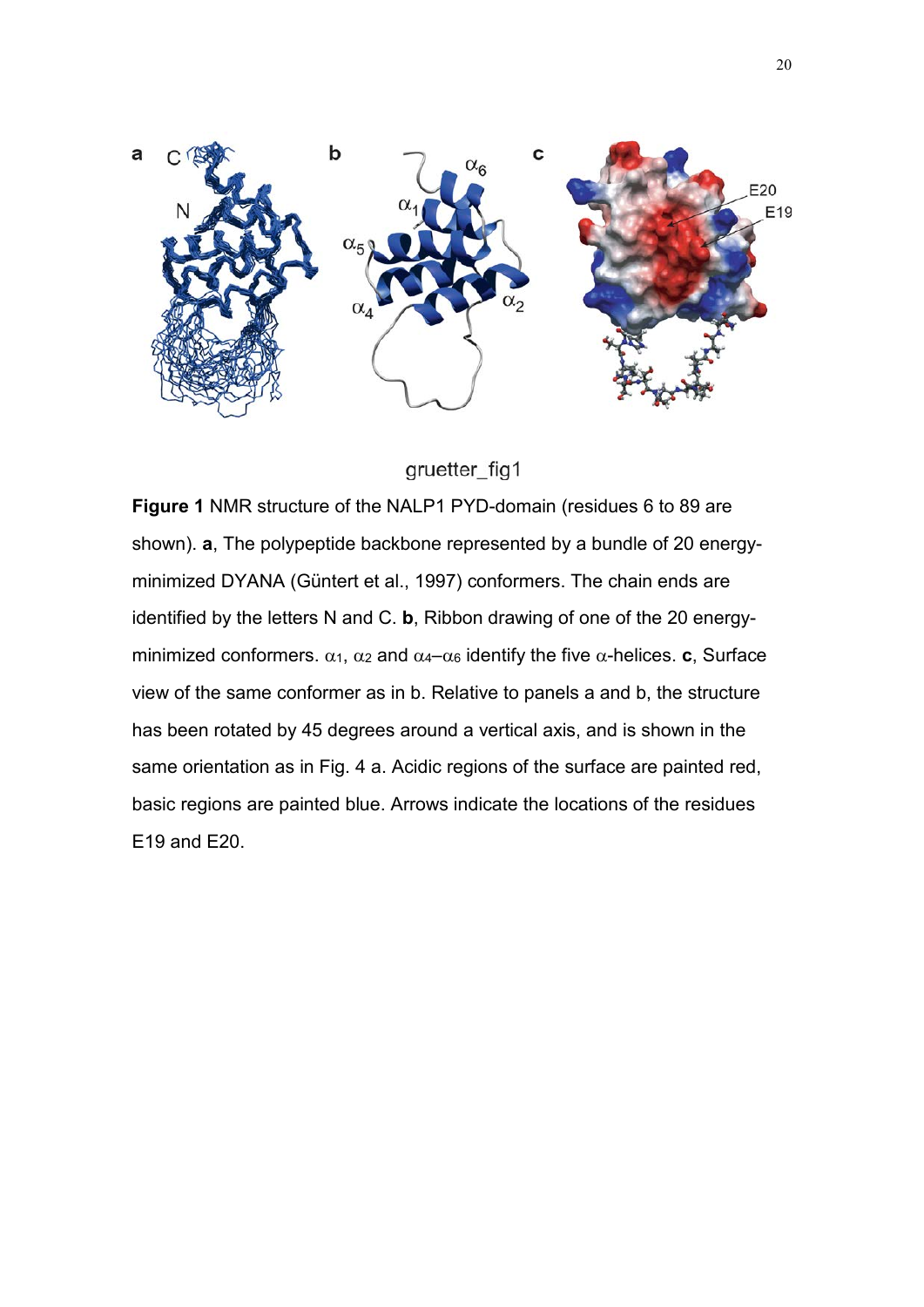

**Figure 2** Stereoview of the same conformer as in Fig. 1b (residues 6 to 89 are shown). The polypeptide backbone is drawn in blue.  $C^{\alpha}$  atoms with the residue number being a multiple of 10 are represented by red balls, all other  $C^{\alpha}$  atoms by yellow balls. The chain ends are identified by the letters N and C.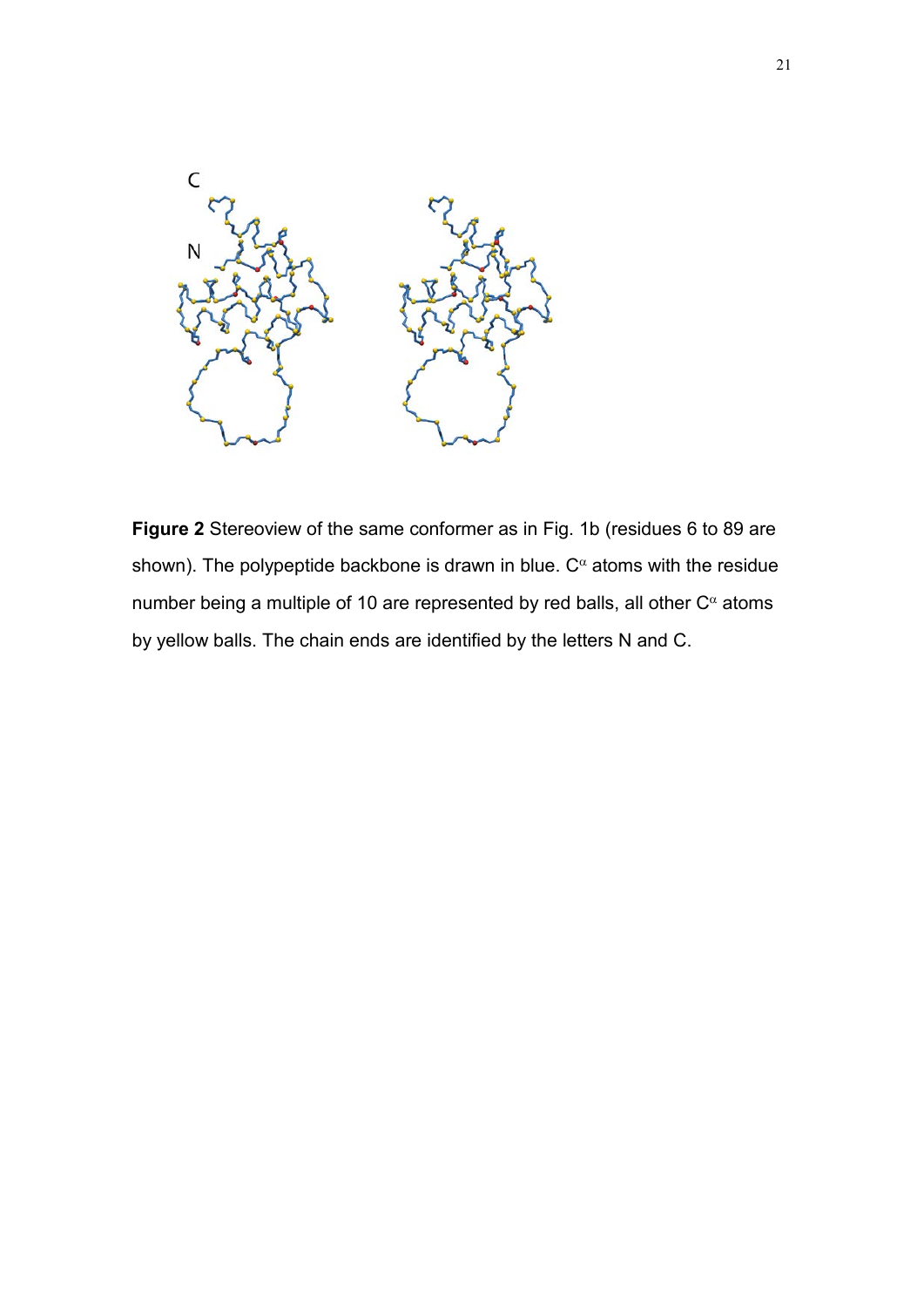

**Figure 3** Experiments showing that NALP1 PYD is flexibly unstructured between helices  $\alpha_2$  and  $\alpha_4$ . **a**, Heteronuclear <sup>15</sup>N{<sup>1</sup>H}-NOE measurements. Values between 0.5 and 1 indicate rigid parts of the protein, values <0.5 manifest increased flexibility. **b**, Differences between the <sup>13</sup>C<sup> $\alpha$ </sup> and <sup>13</sup>C<sup>β</sup> chemical shifts measured for NALP1 PYD and the corresponding random coil values. Values > 2.5 are typical for  $\alpha$ -helical residues. The locations of regular secondary structures in NALP1 PYD are shown below panel a.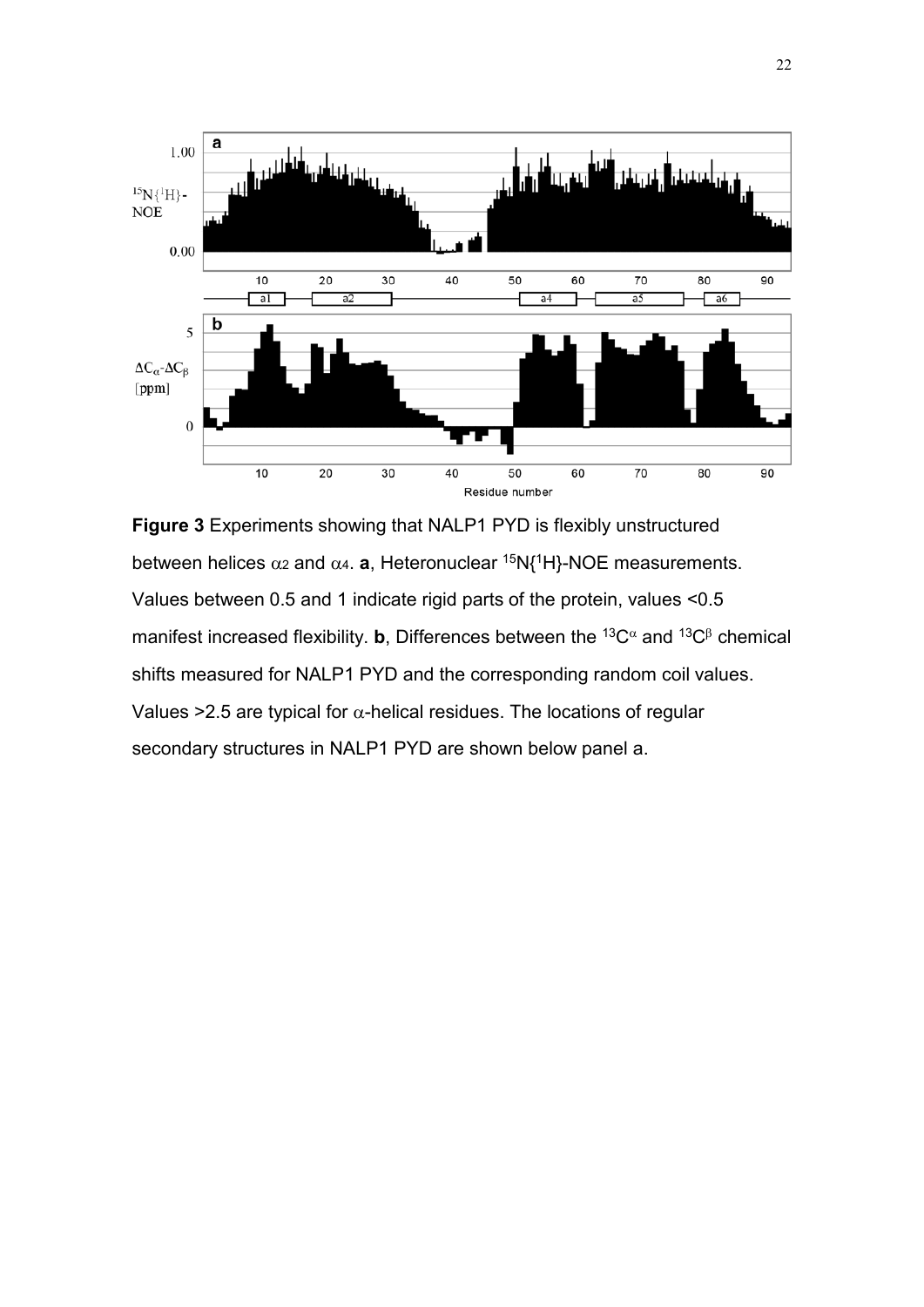

Apaf-1 CARD

Fadd DD

Fadd DED

NALP1 PYD

**Figure 4** Structural analysis of the PYD family. **a**, Sequence alignment of the PYD domains from 12 *Homo sapiens* proteins. The residue numbering of NALP1 PYD is given at the top. Common features of the 12 PYDs are identified by colouring and by a marker below the sequences: Strictly identical residues (dark green or violet, one-letter code of the conserved amino acid), conservation of polar residues (light blue, p), hydrophobic residues (light green, a), residues 14 and 20 (red,  $-$ ), residue 25 (dark blue,  $+$ ). The bottom line indicates the location of the  $\alpha$ -helices (H) in the structure of NALP1 PYD. On the right, the conserved residues are visualized in the structure of NALP1 PYD,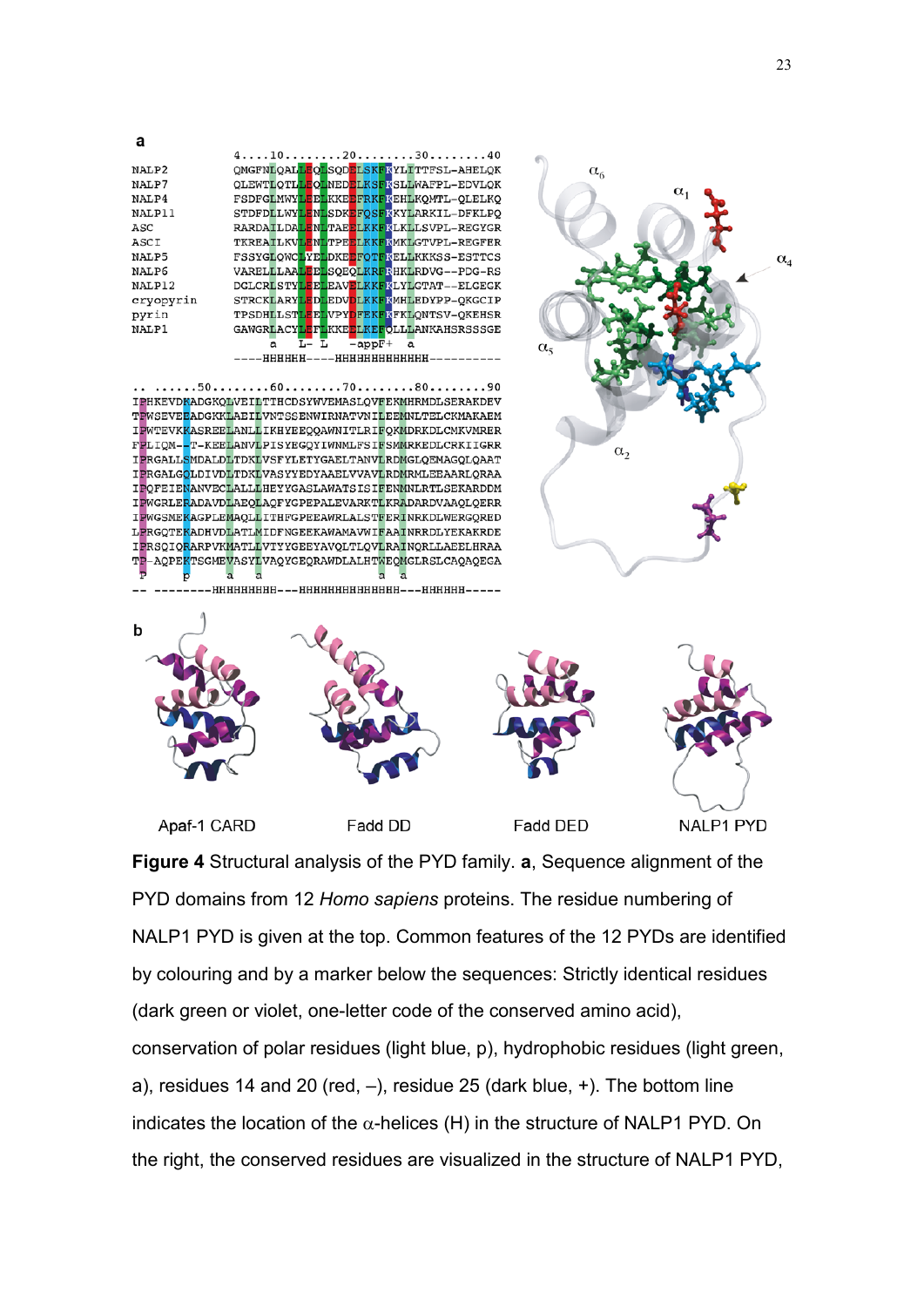using the same colour code as in the sequences. In addition, residue A43 is displayed in yellow (see text). **b**, Folds of the death domain superfamily. For each of the four subfamilies, a member is shown in the ribbon representation: Apaf-1 CARD (Zhou et al., 1999), Fadd DD (Berglund et al., 2000), Fadd DED (Eberstadt et al., 1998) and NALP1 PYD. The helices have been coloured as follows:  $\alpha_1$  and  $\alpha_2$  violet,  $\alpha_3$  and  $\alpha_4$  blue,  $\alpha_5$  and  $\alpha_6$  pink.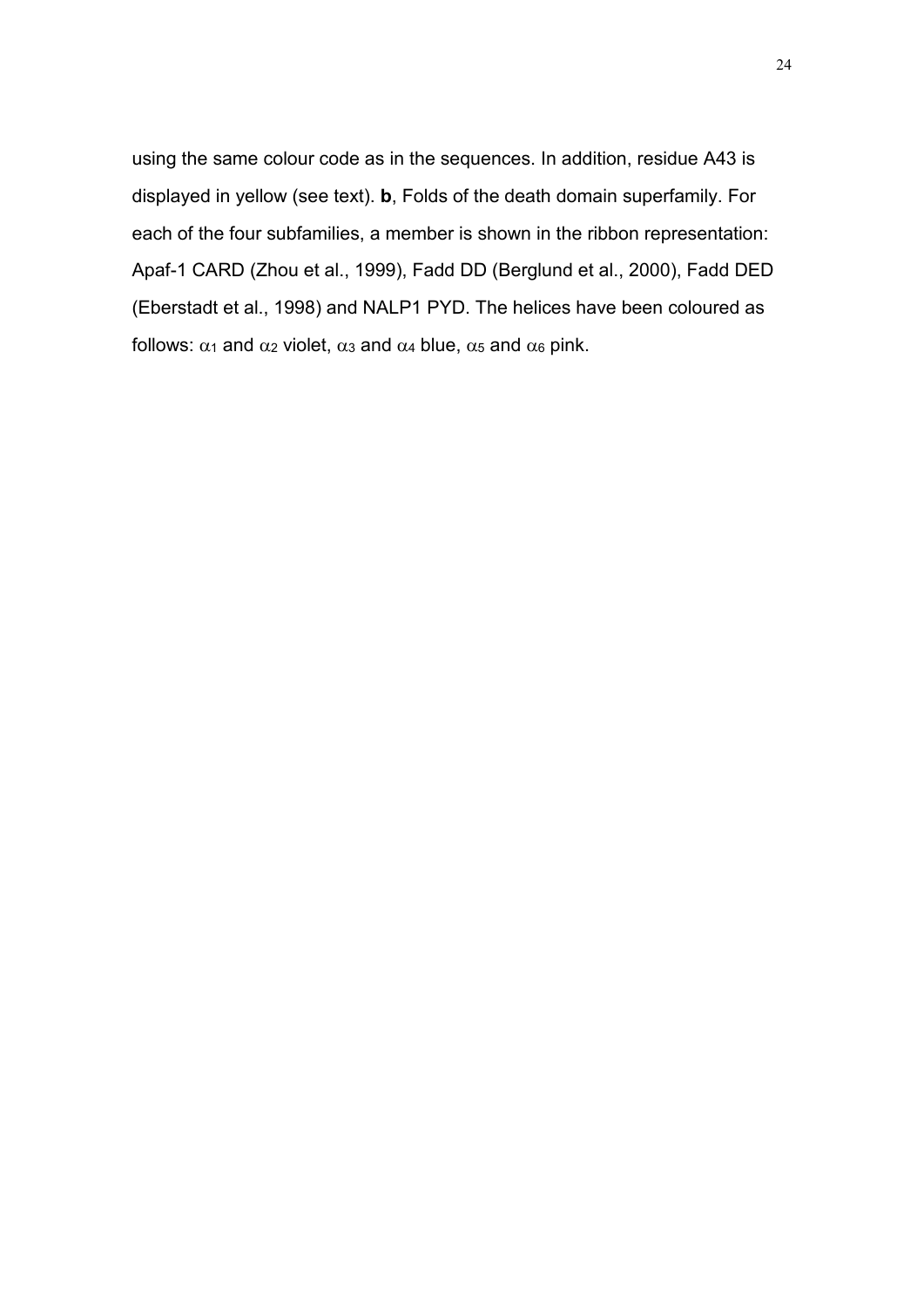# **Table 1 Input for the structure calculation and characterization of the energy-minimized NMR structure of NALP1 PYD**

| Quantity                                                      | Value                 |
|---------------------------------------------------------------|-----------------------|
| NOE upper distance limits                                     | 2088                  |
| Dihedral angle constraints                                    | 158                   |
| Residual DYANA target function value $(\AA^2)^*$ <sup>+</sup> | $1.79 \pm 0.66$       |
| Residual NOE distance limit violations*                       |                       |
| Number $\geq$ 0.1 Å                                           | $32 \pm 5$            |
| Maximum (Å)                                                   | $0.15 \pm 0.01$       |
| AMBER energies, kcal/mol*                                     |                       |
| Total                                                         | $-5963.66 \pm 163.61$ |
| van der Waals                                                 | $-423.91 \pm 28.88$   |
| Electrostatic                                                 | $-6852.28 \pm 146.62$ |
| rmsd from ideal geometry*                                     |                       |
| Bond lengths, (Å)                                             | $0.0074 \pm 0.0002$   |
| Bond angles (degrees)                                         | $1.95 \pm 0.06$       |
| rmsd from the mean coordinates $(A)^{\ddagger}$               |                       |
| bb G B1 (all 56 residues)                                     | $0.58 \pm 0.11$       |
| ha G B1 (all 56 residues)                                     | $1.11 \pm 0.14$       |
| bb NALP1 PYD (7-32, 47-87)                                    | $0.55 \pm 0.08$       |
| ha NALP1 PYD (7-32, 47-87)                                    | $1.20 \pm 0.14$       |